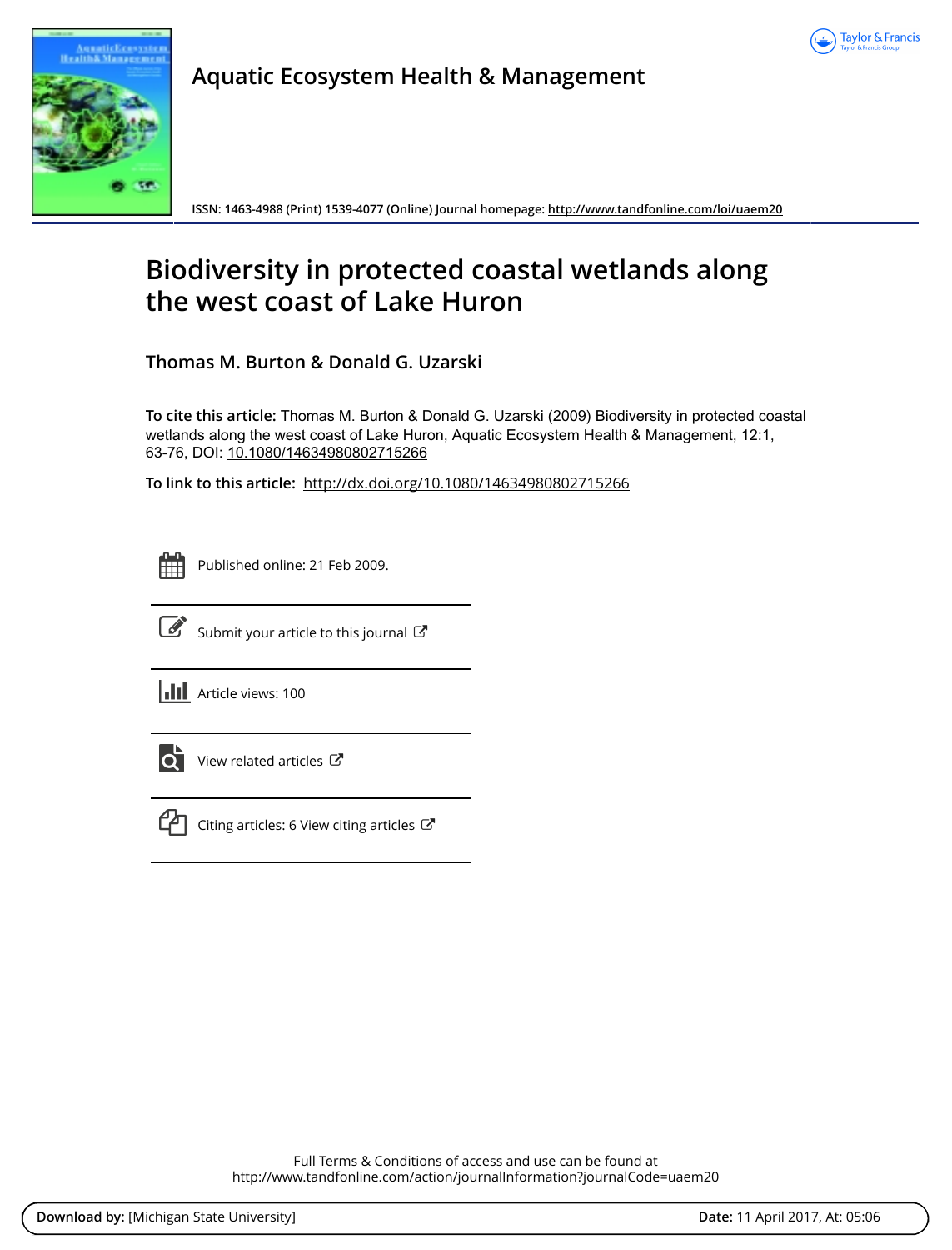



# Biodiversity in protected coastal wetlands along the west coast of Lake Huron

Thomas M. Burton<sup>1,∗</sup> and Donald G. Uzarski<sup>2</sup>

<sup>1</sup>*Departments of Zoology and Fisheries and Wildlife, Michigan State University, East Lansing, Michigan 48824, USA* <sup>2</sup>*Department of Biology, Brooks 156, Central Michigan University, Mount Pleasant, Michigan 48859 USA* <sup>∗</sup>*Corresponding author: burtont@msu.edu*

*Lake Huron protected (barrier-protected) wetlands occur within 1 km of the lake, in swales, interdunal ponds, and other shallow depressions. These wetlands are not directly connected via surface water to Lake Huron, although their hydrology is influenced by lake levels. Biodiversity in them has not been well documented. We compiled plant and animal species occurrence data from published and unpublished sources for the U.S. coast of Lake Huron. Many data sources were reports written by the authors and/or by scientists of the Michigan Natural Features Inventory. Species occurrence data were supplemented with data from published wetlands literature and dissertations and theses. We did not do a thorough compilation for Canadian wetlands and only added limited Canadian data from the "Ontario Great Lakes Coastal Wetlands Atlas"*.

*We estimate that total species richness exceeds 1400 species with about an equal number of plants and animals (600–700 species each). We documented the occurrence of 466 macrophytes in Lake Huron's protected marshes, fens, and swamps and estimated total plant species richness to be* >*600. Invertebrate species richness was estimated to be 500–600 with more than half of these being macroinvertebrates (*>*0.5 mm) and the remainder being microinvertebrates (*<*0.5 mm).*

*Vertebrate species richness was estimated to be* >*200 as follows. Fish species richness was estimated to be* <*10 because of low oxygen, periodic dry periods, and lack of surface water connection to Lake Huron. Amphibian species richness was estimated to be* >*20 with 10 frogs and toads and 7 salamander species documented. Reptile species richness was estimated to be* >*20 based on very limited data and published distribution maps with* >*10 turtle species and* >*10 snake species but no lizards in Lake Huron marshes (although 4–5 lizard species occur on sandy ridges near swale marshes). More than 50 mammal and 80 bird species were estimated to occur in protected wetlands. Occasional additional use by birds and other species combined with the addition of rare species as additional sampling occurs are likely to increase the number of vertebrate species to* >*200.*

*Keywords:* Fens, Great Lakes, invertebrates, plants, vertebrates, marshes, swamps, wet meadows

### **Introduction**

Lake Huron "protected" (Keough et al., 1999) or "barrier-protected" coastal wetlands (Albert et al., 2005) are not connected via surface water to Lake Huron, and therefore are not exposed to waves, storm surges, seiches or other short term lake level oscillations. These wetlands occur within 1 km of the lake in swales, interdunal ponds, and other shallow depressions that are "protected" (i.e. isolated) from exposure to lake waves and storm surges by dunes, low sand ridges or other natural barriers.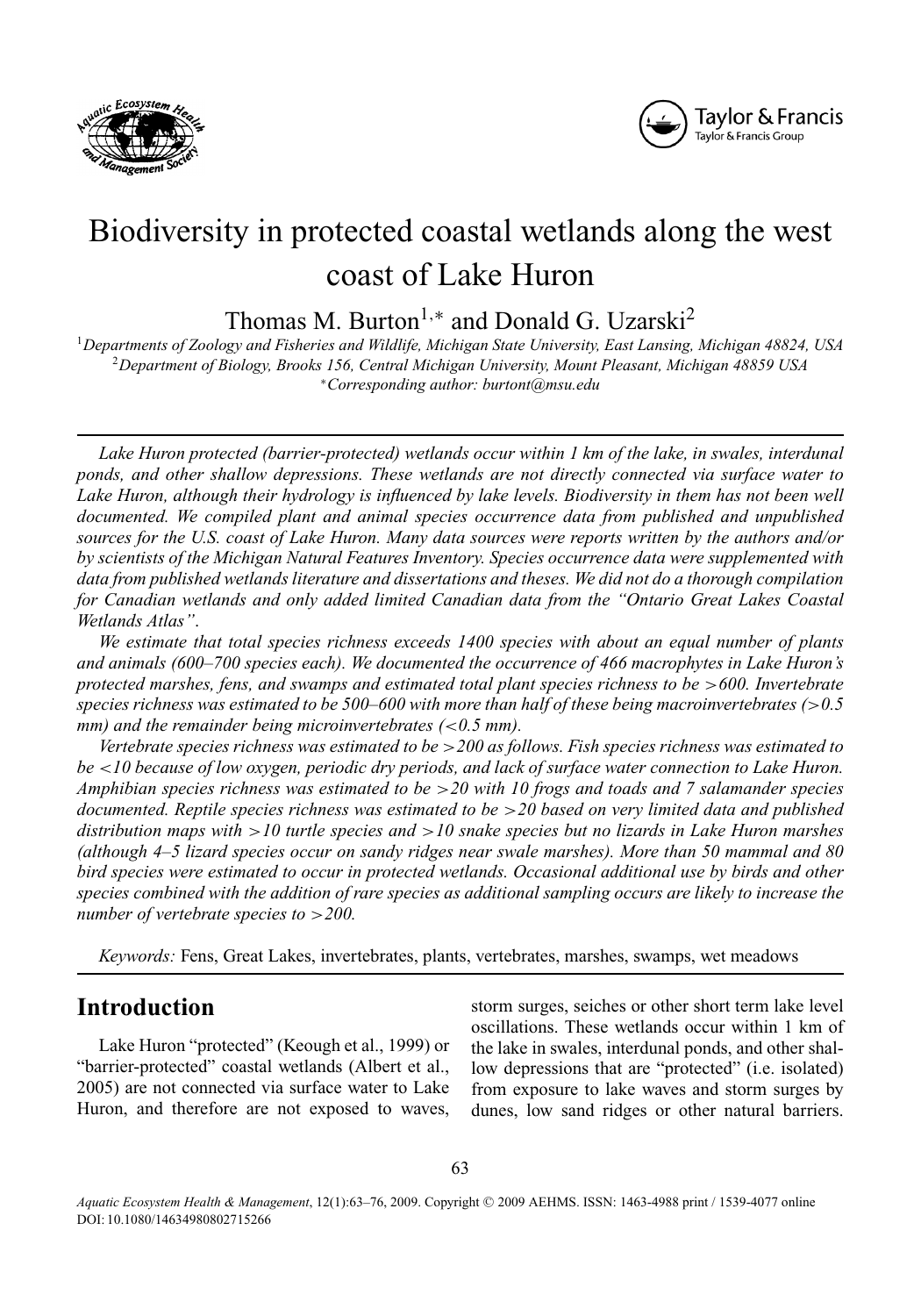There were no surface water connections between the lake and these wetlands when we sampled them, although it is possible that some were connected when Lake Huron approached peak levels in recent decades. Protected wetlands are influenced by Lake Huron levels through effects of lake level on the water table and groundwater flow patterns (Botts, 1999; Visocky, 1977; Stanley, 2000).

Knowledge about Great Lake coastal wetlands has increased substantially in the last 25 years. Several review articles, special issues of journals, books and working papers of the State of the Lakes Ecosystem Conferences have been published reflecting rapid increases in knowledge about these systems. Most reviews and papers on flora and fauna in coastal wetlands, however, have emphasized lacustrine or riverine wetlands (e.g. Albert, 2003; Albert et al., 1988; Botts, 1999; Brazner, 1997; Brazner and Beals, 1997; Burton et al., 2002, 2004; Gathman; 2000; Gathman et al.,1999 and 2005; Hecnar, 2004; Herdendorf et al., 2006; Keddy and Reznicek, 1986; Keough et al., 1999; Lougheed and Chow-Fraser, 2002; Lougheed et al., 2001; Minc; 1996; Minc and Albert, 1998; Uzarski et al., 2005; Wilcox et al., 2002). Protected wetlands have received much less attention and are poorly known ecologically in comparison with lacustrine and riverine coastal wetlands. Wilcox (1995) reviewed the role of coastal wetlands of Lake Huron as nearshore habitat, but his emphasis was on lacustrine and riverine wetlands. Our objective in this paper was to review and report on biodiversity of macroscopic plants and animals in Lake Huron protected coastal wetlands.

The U.S. shore of Lake Huron has been divided into northern and southern lacustrine influenced ecological regions (Albert, 1995). In each ecoregion, protected coastal wetlands occur in: (a) saturated swales and groundwater seepages without standing water and (b) semi-permanently flooded swales, depressions and seepages, and (c) intermittently flooded or saturated wetlands on low flat terrain on islands (Tepley et al., 2004).

Most available data were from wetlands along the west (Michigan) shore of Lake Huron. Data from the Ontario Great Lakes Coastal Wetlands Atlas (Environment Canada and Ontario Ministry of Natural Resources, 2003) on rare species were used to supplement the species lists. We assumed that rare species reported from Ontario but not from Michigan would most likely be collected in Michigan with additional sampling effort. We made no attempt to review the many reports and unpublished data from Canadian wetlands, since our research on protected wetlands was funded by the State of Michigan in cooperation with the U.S. Environmental Protection Agency and the Coastal Management Program of the U.S. National Oceanic and Atmospheric Administration. Our estimates for the Michigan coast of Lake Huron likely contain the majority of common species for both coasts of the lake but likely underestimate the total number of rare species that occur in these wetlands.

Tepley et al., (2004) described plant communities of forested and shrub dominated swamps within 1 km of Lake Huron and Lake Michigan in Michigan. This report included herbaceous, shrub, and tree species growing in coastal swamps. It did not include herbaceous dominated marshes, since Teppley et al., and other Michigan Natural Feature Inventory (MNFI) biologists had already produced several reports on plant communities of Great Lakes marshes. We sampled invertebrates from herbaceous and woody plant dominated Lake Huron protected wetlands (i.e. from fens, marshes and swamps) from 2002 to 2004. We compiled data from these two sources and from project reports (e.g. Prince and Burton, 1996; Burton et al., 2003; Burton et al., 2005), theses and dissertations (e.g., Gathman, 2000; Riffell, 2000; Keas, 2002; Whitt, 1996; Stanley, 2000; Vaara, 2001), and reports from MNFI. We also reviewed the published literature for Michigan wetlands to compile species lists for this review.

## **Biodiversity in Lake Huron coastal depressional wetlands**

Plant communities – wet meadows, lake plain prairies, fens and marshes

We compiled a list of 181 species of plants that have been reported from shallow wet meadow marshes, fens, and lake plain prairies of Lake Huron (Table 1). It was not feasible to separate lacustrine and protected wet meadows based on site data given in reviewed reports, but most wet meadow species occur in protected swales as well as in wet meadow and lake plain prairie zones extending inland from lacustrine marshes.

The transition from wet meadow or lake plain prairie to swamp includes many shrubs and tree seedlings and some rare herbaceous species. These transition zones were not systematically sampled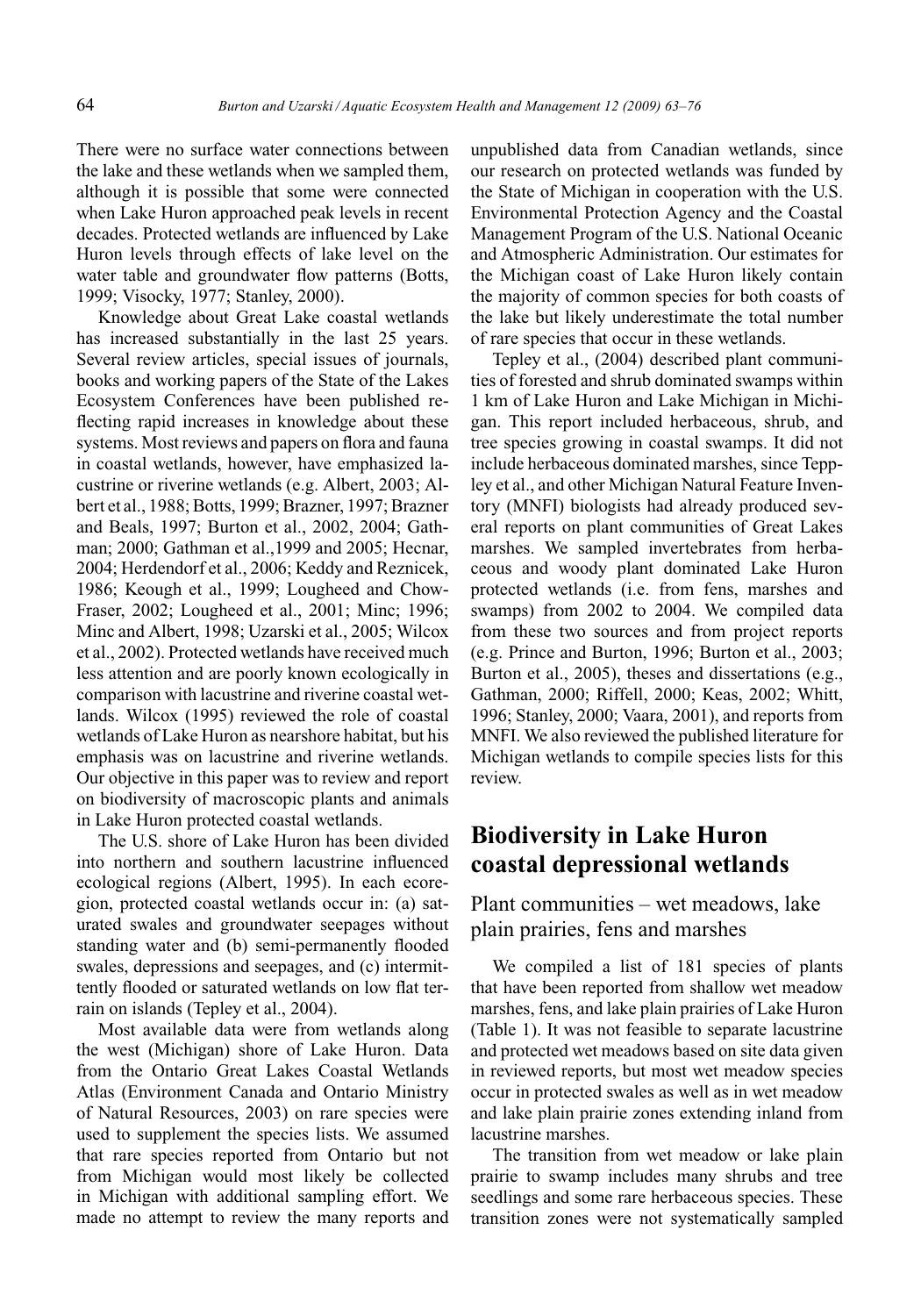| Table 1. Macrophytes of depressional and lacustrine wet meadows of Lake Huron <sup>1,2</sup> (nomenclature from Interagency Taxonomic |  |  |
|---------------------------------------------------------------------------------------------------------------------------------------|--|--|
| Information Systems (http://www.itis.gov)).                                                                                           |  |  |

| Acorus calamus - sweetflag, obl<br>Agalinis gattingeri - roundstem false foxglove, facw<br>Alisma gramineum - narrowleaf water plantain, obl<br>A. plantago-aquatica - American water plantain, obl<br>Alnus incana ssp.rugosa - speckled alder, obl<br>Andropogon gerardii - big bluestem, fac-<br>Anemone canadensis - Canadian anemone, facw | C. muticum - swamp thistle, obl<br>Cladium mariscoides - smooth sawgrass, obl<br>Clinopodium arkansanam - limestone calamint, facw<br>Comarum palustre - purple marshlocks, obl<br>Coreopsis tripteris - tall tickseed, fac<br>Cornus ammomum - silky dogwood, facw+<br>C. sericea - redosier dogwood, facw<br>Cyperus erythrorhizos - redroof flat sedge, obl |
|-------------------------------------------------------------------------------------------------------------------------------------------------------------------------------------------------------------------------------------------------------------------------------------------------------------------------------------------------|----------------------------------------------------------------------------------------------------------------------------------------------------------------------------------------------------------------------------------------------------------------------------------------------------------------------------------------------------------------|
| <i>Apocynum cannabinum</i> - Indian-hemp, fac<br>Argentina anserina - silverweed cinquefoil, facw+<br>Arnoglossum plantagineum - Groovestem Indian<br>Plaintain, fac                                                                                                                                                                            | Dasiphora floribunda - shrubby cinquefoil, facw<br>Doellingera umbellata- parasol flat-topped white<br>aster, facw                                                                                                                                                                                                                                             |
| Asclepias hirtella - green milkweed, upl<br>A. incarnata - swamp milkweed, obl                                                                                                                                                                                                                                                                  | Drosera spp. - sundew, obl<br>Dulichium arundinaceum - threeway sedge, obl<br>Eleocharis acicularis - needle spikerush, obl                                                                                                                                                                                                                                    |
| A. <i>purpurascens</i> - purple milkweed, facu<br>A. sullivantii- prairie milkweed, upl<br>Astragalus neglectus - Cooper's milk vetch, facu-<br>Bartonia paniculata - twining screw stem, obl                                                                                                                                                   | E. elliptica - elliptic spikerush, facw<br>E. palustris - common (Small's) spikerush, obl<br>E. quinqueflora - few flower spikerush, obl                                                                                                                                                                                                                       |
| Betula pumila - bog birch, obl                                                                                                                                                                                                                                                                                                                  | E. rostellata - beaked spikerush, obl                                                                                                                                                                                                                                                                                                                          |
| Bidens cernua - nodding beggar tick, obl                                                                                                                                                                                                                                                                                                        | Elymus repens - quackgrass, facu                                                                                                                                                                                                                                                                                                                               |
| B. coronata - crowned beggar tick, obl                                                                                                                                                                                                                                                                                                          | Epilobium hirsutum - hairy willow herb, facw+                                                                                                                                                                                                                                                                                                                  |
| Buchnera americana - American bluehearts, fac-                                                                                                                                                                                                                                                                                                  | Equisetum arvense - field horsetail, fac                                                                                                                                                                                                                                                                                                                       |
| Calamagrostis canadensis - bluejoint, obl                                                                                                                                                                                                                                                                                                       | E. fluviatile - water horsetail, obl                                                                                                                                                                                                                                                                                                                           |
| Calystegia sepium - hedge bindweed                                                                                                                                                                                                                                                                                                              | E. hyemale - scouring rush horsetail, facw-                                                                                                                                                                                                                                                                                                                    |
| Campanula aparinoides - bedstraw bellflower, obl                                                                                                                                                                                                                                                                                                | Eupatorium maculatum - spotted joe-pye weed, obl                                                                                                                                                                                                                                                                                                               |
| Carex aquatilis - water sedge, obl                                                                                                                                                                                                                                                                                                              | E. perfoliatum - common boneset, facw+                                                                                                                                                                                                                                                                                                                         |
| C. bebbii - Bebb's oval sedge, obl                                                                                                                                                                                                                                                                                                              | Fissidens spp. - fissidens moss                                                                                                                                                                                                                                                                                                                                |
| C. buxbaumii - brown bog sedge, obl<br>C. comosa - longhair sedge, obl<br>C. crinita - fringed sedge, facw+                                                                                                                                                                                                                                     | Fragaria virginiana - wild strawberry, fac-<br>Fraxinus pennsylvanica - green (or red) ash, facw<br>Galium obtusum - Bluntleaf bedstraw, facw+<br>G. trifidum - threepetal bedstraw, facw+                                                                                                                                                                     |
| C. cryptolepus - northeastern sedge, obl                                                                                                                                                                                                                                                                                                        | Gentianopsis procera procera - lesser fringed gentian,                                                                                                                                                                                                                                                                                                         |
| C. diandra - lesser panicled sedge, obl                                                                                                                                                                                                                                                                                                         | obl                                                                                                                                                                                                                                                                                                                                                            |
| C. emoryi - Emory's sedge, obl                                                                                                                                                                                                                                                                                                                  | Geum laciniatum - rough avens, facw                                                                                                                                                                                                                                                                                                                            |
| C. flava - yellow sedge, obl                                                                                                                                                                                                                                                                                                                    | Glyceria canadensis - rattlesnake manna grass, obl                                                                                                                                                                                                                                                                                                             |
| C. hystericina - porcupine sedge, obl                                                                                                                                                                                                                                                                                                           | Helianthus spp. - sunflower                                                                                                                                                                                                                                                                                                                                    |
| C. lacustris - lakebank sedge, obl                                                                                                                                                                                                                                                                                                              | Helenium autumnale - common sneezeweed, facw+                                                                                                                                                                                                                                                                                                                  |
| C. lasiocarpa - wooly fruit sedge, obl                                                                                                                                                                                                                                                                                                          | Heteroanthera dubia-grassleaf mudplaintain, obl                                                                                                                                                                                                                                                                                                                |
| C. pellita - wooly sedge, obl                                                                                                                                                                                                                                                                                                                   | Hypericum kalmianum - Kalm's St. Johnswort, facw-                                                                                                                                                                                                                                                                                                              |
| C. pseudocyperus - cypresslike sedge, obl                                                                                                                                                                                                                                                                                                       | Hypoxis hirsuta - eastern yellow star-grass, fac                                                                                                                                                                                                                                                                                                               |
| C. rostrata - beaked sedge, obl                                                                                                                                                                                                                                                                                                                 | Impatiens capensis - spotted touch-me-not, facw                                                                                                                                                                                                                                                                                                                |
| C. sartwellii - Sartwell's sedge, facw+                                                                                                                                                                                                                                                                                                         | Iris lacustris - dwarf lake iris, fac                                                                                                                                                                                                                                                                                                                          |
| C. stricta - upright sedge, obl                                                                                                                                                                                                                                                                                                                 | I. versicolor - harlequin blueflag, obl                                                                                                                                                                                                                                                                                                                        |
| C. tentanica - rigid sedge, facw                                                                                                                                                                                                                                                                                                                | Juncus acuminatus - sharp fruit rush, obl                                                                                                                                                                                                                                                                                                                      |
| C. viridula - green sedge, obl                                                                                                                                                                                                                                                                                                                  | J. articulatus - jointed rush, obl                                                                                                                                                                                                                                                                                                                             |
| C. vulpinoidea - common fox sedge, obl                                                                                                                                                                                                                                                                                                          | J. balticus - Baltic rush, obl                                                                                                                                                                                                                                                                                                                                 |
| Castilleja coccinea - Indian paintbrush, fac                                                                                                                                                                                                                                                                                                    | J. brevicaudatus - narrow-panicle rush, obl                                                                                                                                                                                                                                                                                                                    |
| Cicuta bulbifera - bulblet-bearing water hemlock, obl                                                                                                                                                                                                                                                                                           | J. effusus - common rush, obl                                                                                                                                                                                                                                                                                                                                  |
| C. maculata - common water hemlock, obl                                                                                                                                                                                                                                                                                                         | J. nodosus - knotted rush, obl                                                                                                                                                                                                                                                                                                                                 |
| Cirsium arvense - Canada thistle, facu                                                                                                                                                                                                                                                                                                          | (continued on next page)                                                                                                                                                                                                                                                                                                                                       |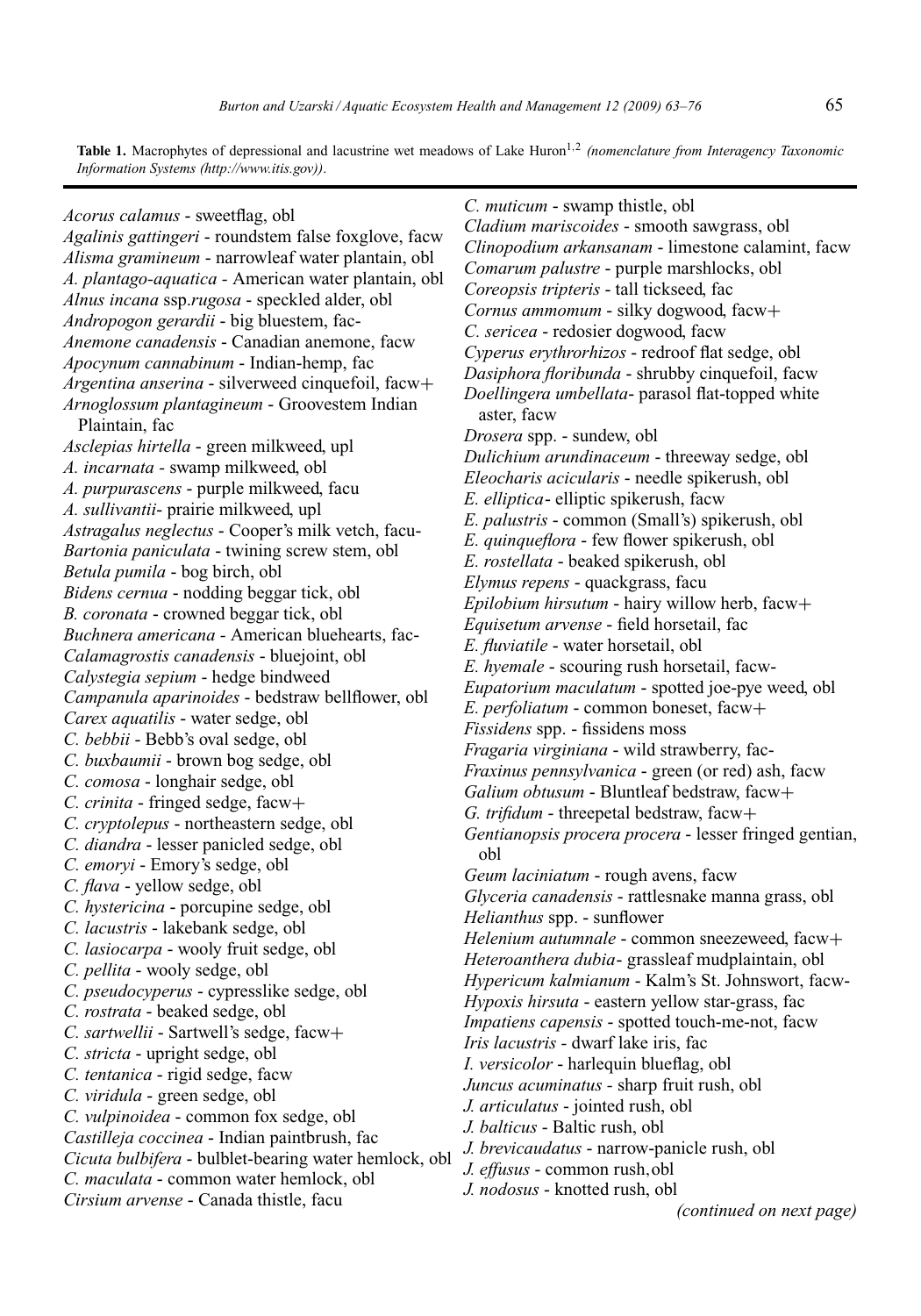Table 1. Macrophytes of depressional and lacustrine wet meadows of Lake Huron<sup>1,2</sup> (nomenclature from Interagency Taxonomic *Information Systems (http://www.itis.gov)) (Continued)*.

| J. pelocarpus - brownfruit rush, obl                                                                    | Rudbeckia hirta - blackeyed susan, facu                                            |
|---------------------------------------------------------------------------------------------------------|------------------------------------------------------------------------------------|
| Lathyrus japonicus - beach pea, facu                                                                    | Rumex crispus - curly dock, fac+                                                   |
| L. palustris - marsh pea, facw                                                                          | Rumex maritimus-golden dock, facw+                                                 |
| Leersia oryzoides - rice cut grass, obl                                                                 | Sagittaria latifolia - common arrowhead, obl                                       |
| Liatris cylindracea - Ontario blazing star, upl                                                         | Salix candida - Sageleaf willow, obl                                               |
| L. spicata - dense blazing star, fac                                                                    | S. petiolarus - meadow willow, facw+                                               |
| Linum medium - stiff yellow flax, facu                                                                  | Sarracenia purpurea - pitcherplant, obl                                            |
| Lobelia kalmii - brook lobelia, obl                                                                     | Scleria verticillata - low nutrush, obl                                            |
| Lycopus americanus - American water horehound, obl Schoenoplectus acutus - hardstem bulrush, obl        |                                                                                    |
| L. uniflorus - northern water-horehound, obl                                                            | S. pungens - common three square, obl                                              |
| Lysimachia quadriflora - fourflower yellow                                                              | S. tabernaemontani - softstem bulrush, obl                                         |
| loosestrife, obl                                                                                        | Scirpus atrovirens - green bulrush, obl                                            |
| L. terrestris - earth loosestrife, obl                                                                  | Scutellaria galericulata - marsh skullcap, obl                                     |
| L. thrysiflora - tufted loosestrife, obl                                                                | S. lateriflora - blue skullcap, obl                                                |
| Ludwigia polycarpa - manyroot primrose- willow, obl Silphium compositum var. reniforme - kidney leaf    |                                                                                    |
| Lythrum alatum - wing-angle loosestrife, obl                                                            | rosinweed, facu                                                                    |
| L. salicaria - purple loosestrife, obl                                                                  | Sium suave - hemlock water parsnip, obl                                            |
| Mentha arvensis - field mint, facw                                                                      | Sporobolus heterolepis - prairie dropseed, facu                                    |
| Myrica gale - sweet gale, obl                                                                           | Solanum dulcamara - bitter nightshade, fac                                         |
| Oligoneuron houghtonii - Houghton's goldenrod, obl                                                      | Solidago uliginosa - bog goldenrod, obl                                            |
| O. ohioense - Ohio goldenrod, obl                                                                       | Spartina pectinata - prairie cord grass, facw+                                     |
| O. riddellii - Riddell's goldenrod, obl                                                                 | Sphagnum spp. - sphagnum, obl                                                      |
| Onoclea sensibilis - sensitive fern, facw                                                               | Spiraea alba - white meadowsweet, facw+                                            |
| Panicum rigidulum - redtop panic grass, facw                                                            | Spiranthes lucida - shining ladies'-tresses, facw+                                 |
| $P. virgatum$ - switchgrass, fac+                                                                       | Stachys tenuifolia - smooth hedge nettle, obl                                      |
| Parnassia glauca - fen grass of Parnassus, obl                                                          | Symphyotrichum boreale - northern bog aster, obl                                   |
| Phalaris arundinacea - reed canary grass, facw+                                                         | S. dumosum - rice button aster, fac+                                               |
| Phragmites australis - common reed, facw+                                                               | S. puniceum - purplestem aster, obl                                                |
| Picea mariana - black spruce, facw                                                                      | Taraxacum officinale - common dandelion, facu                                      |
| Pinguicula vulgaris - common butterwort, obl                                                            | Teucrium canadense - American germander, facw-                                     |
| Platanthera blephariglottis - white fringed orchid, obl Thuja occidentalis - northern white-cedar, facw |                                                                                    |
| P. leucophaea - eastern prairie fringed orchid, facw+                                                   | Thelyptris palustris - marsh fern, facw+                                           |
| Poa spp. - bluegrass                                                                                    | Triadenum fraseri - Fraser's marsh St. Johnswort, obl                              |
| P. palustris - fowl bluegrass, facw+                                                                    | T. virginicum - marsh St. Johnswort, obl                                           |
| Polygonum amphibium - water smartweed, obl                                                              | Triglochin maritimum - shore arrowgrass, obl                                       |
| P. careyi - Carey's smartweed, facw+                                                                    | Typha angustifolia - narrowleaf cattail, obl                                       |
| P. lapathifolium- dock-leaf smart weed, facw+                                                           | T. latifolia - broadleaf cattail, obl                                              |
| P. scandens - climbing false buckwheat, fac                                                             | Urtica dioica - stinging nettle, fac+<br>Verbena hastata - blue vervain, facw+     |
| <i>Populus deltoides</i> - eastern cottonwood, fac $+$                                                  |                                                                                    |
| Primula mistassinica - Mistassini primrose, facw                                                        | Vernonia gigantea - giant ironweed, fac                                            |
| Pycnathemum virginiamum - Virginia mountainmint,<br>$facw+$                                             | Veronicastrum virginicum - Culver's root, fac<br>Viola affinis - sand violet, facw |
| Rhexia virginica - common meadow beauty, obl                                                            | V. cucullata - marsh blue violet, obl                                              |
| Rorippa nasturtium-aquaticum - watercress, obl                                                          | Vitis riparia - riverbank grape, facw+                                             |
| R. palustris - marsh yellow cress, obl                                                                  | Xyris difformis - bog yellow eyed grass,                                           |
| Rubus spp. - blackberry, dewberry, raspberry                                                            | obl                                                                                |

1from Albert et al., (1988), Albert (2003), Albert and Minc (1996), Albert, Burton and Uzarski from northern Lake Huron unpublished, Environment Canada and Ontario Ministry of Natural Resources (Ontario Great Lakes Atlas) (2003), Stanley (2000).  $^{2}$ Obl = obligate wetland plant, facw = facultative wetland plant, facu = facultative upland plant, upl = upland plant; + or - sign means plant has tendency towards upper (+) or lower (-) end of designated category.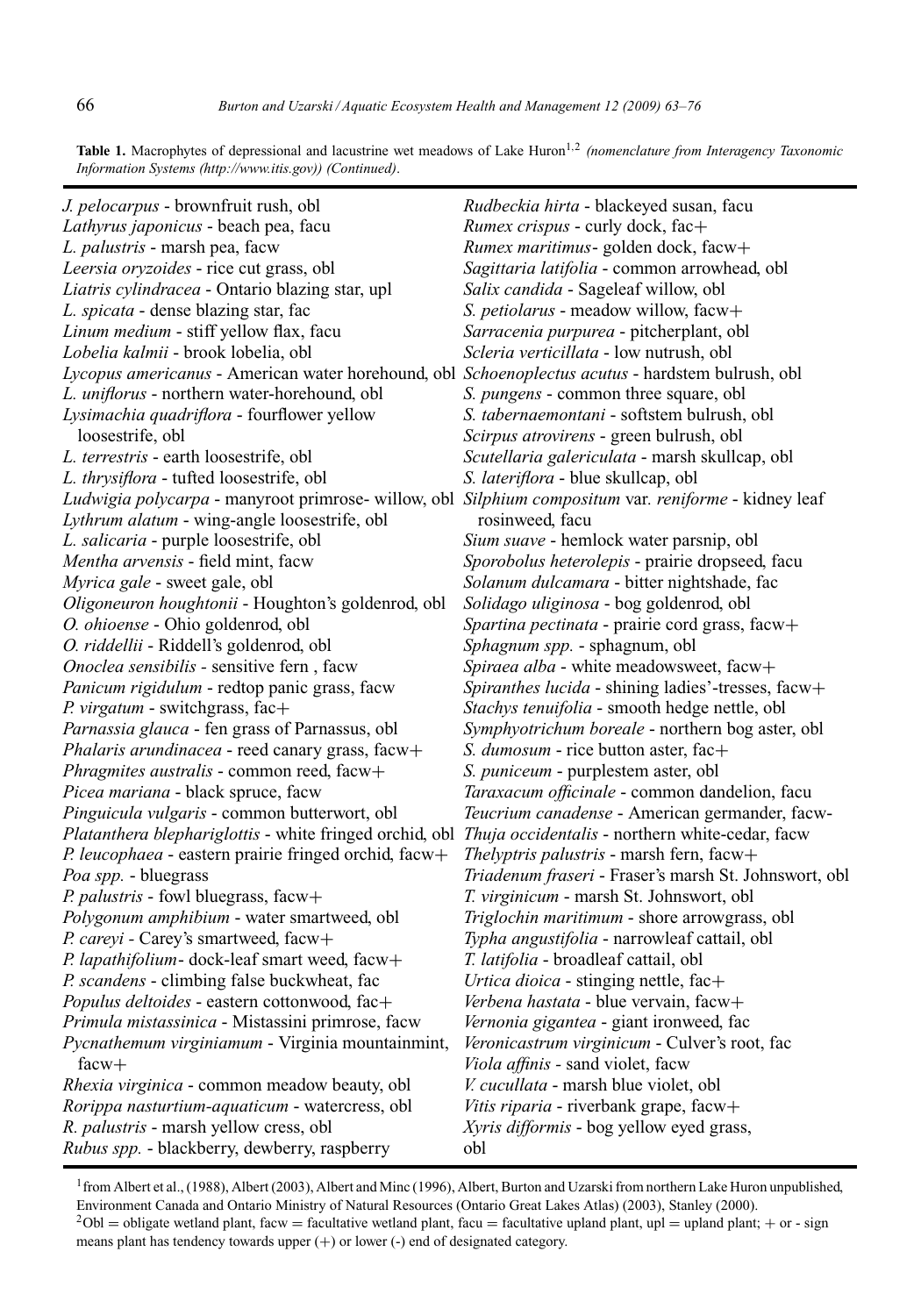in many studies that we reviewed. Some shrubs and tree seedlings were recorded, but we estimate that up to 20 species of trees, shrubs and other species were missed in poorly sampled transition zones between wet meadow and wooded wetlands. We also estimate that an additional 40-50 species of emergent, submergent, floating, and floating-leafed plants occurred in the poorly sampled, deeper, semipermanent or permanent marsh areas in swales and other protected marshes. Adding these 60–70 additional estimated species to the 181 documented species from shallow wet meadows, we estimated that 240-250 plant species occurred in protected coastal marshes of Lake Huron. This is similar to

Keddy and Reznicek's estimate of 200–225 species for Great Lakes coastal wet meadows. Most biomass in wet meadows was contributed by bluejoint grass, *Calamagrostis canadensis*, and 2–3 species of sedges (*Carex*). For example, bluejoint grass and three sedges, *Carex aquatilis, C. sartwellii,* and*C. stricta*, dominated the wet meadow communities of Saginaw Bay (Stanley, 2000; Stanley et al., 2005). Bluejoint grass and two sedges, *C. stricta* and *C. lasiocarpa*, contributed the greatest amount to total stem counts (28-37 %) in northern Lake Huron wet meadows with smaller but significant contributions from several additional sedges including *C. aquatilis* and from several species of rushes (*Juncu*s) and spike rushes (*Eleocharis)* (Gathman et al., 2005).

#### Plant communities – protected swamps

Tepley et al., (2004) sampled 447 plots from 42 protected swamps with 26 sampled from Lake Huron and 16 from Lake Michigan. Fifteen species contributed 95% of basal area, although total species richness was 303. The dominant trees in the swale, hardwood swamp near shore in the southern ecoregion of Lake Huron were green ash (*Fraxinus pennsylvanica*, 41% of basal area), silver maple (*Acer saccharinum*, 35% of basal area), cottonwood (*Populus deltoides*, 14% of basal area), swamp white oak (*Quercus bicolor*, 5% of basal area) and American elm (*Ulmus Americana*, 4% of basal area). Black ash (*F. nigra*) and paper birch (*Betula papyrifera*) were also present (Tepley et al., 2004). The peat swamps in the swales farther inland were dominated by northern white cedar (*Thuja occidentalis,* 96% of basal area) and tamarack (*Larix laricina,* 3% of basal area). The protected coastal swamp hardwood flats on islands such as those on islands in Wildfowl

Bay in the southern ecoregion were dominated by green ash, 90% of basal area, silver maple, 7% of basal area, and American elm, 2% of basal area. In swamps in the northern part of the southern ecoregion, swales near shore were dominated by green ash and red maple (*Acer rubrum*) with balsam fir (*Abies balsamea*) present.

In the northern ecoregion along Lake Huron in Michigan's upper peninsula, peat and hardwood swamps near shore were dominated by northern white cedar, 81% of basal area, with paper birch, black ash, red maple, white and black spruce (*Picea glauca* and *P. mariana*), and balsam fir each contributing 1-3% of basal area. Drier inland swales were dominated by green ash.

The combined total of 303 plant species for Lake Huron protected swamps included 23 tree, 41 shrub and 239 herbaceous species (Tepley et al., 2004). Adding species listed for swamps of Lake Huron from Appendix P of the Ontario Great Lakes Coastal Atlas (Environment Canada and Ontario Ministry of Natural Resources, 2003) added <10 species to Tepley et al.,'s list. Therefore, we estimate that plant species richness in Lake Huron coastal swamps is 310–350.

#### Plant communities–conclusions

We estimate that protected coastal marshes and swamps support a combined vascular plant species richness of 550-600 species. We compiled a list of 181 species from Lake Huron wet meadows and emergent marshes (Table 1) with an additional 60- 70 species estimated to occur in the wettest and driest areas of protected coastal marshes. Tepley et al., (2004) compiled a list of 303 species of plants from Lake Huron protected coastal swamps. Since 58 species co-occurred in swamps and marshes, the documented species list for protected, coastal Lake Huron wetlands was 468 species. We expect this species list to increase with additional sampling effort as rare species are added and estimate total species richness to be more than 600.

#### Animal communities–invertebrates

No one has documented invertebrate species richness in Lake Huron protected wetlands at the species level because of difficulty in identifying larval invertebrates, although some work has been reported for some taxa for specific areas (Burton et al., 2002, 2004; Gathman et al., 1999; Keas,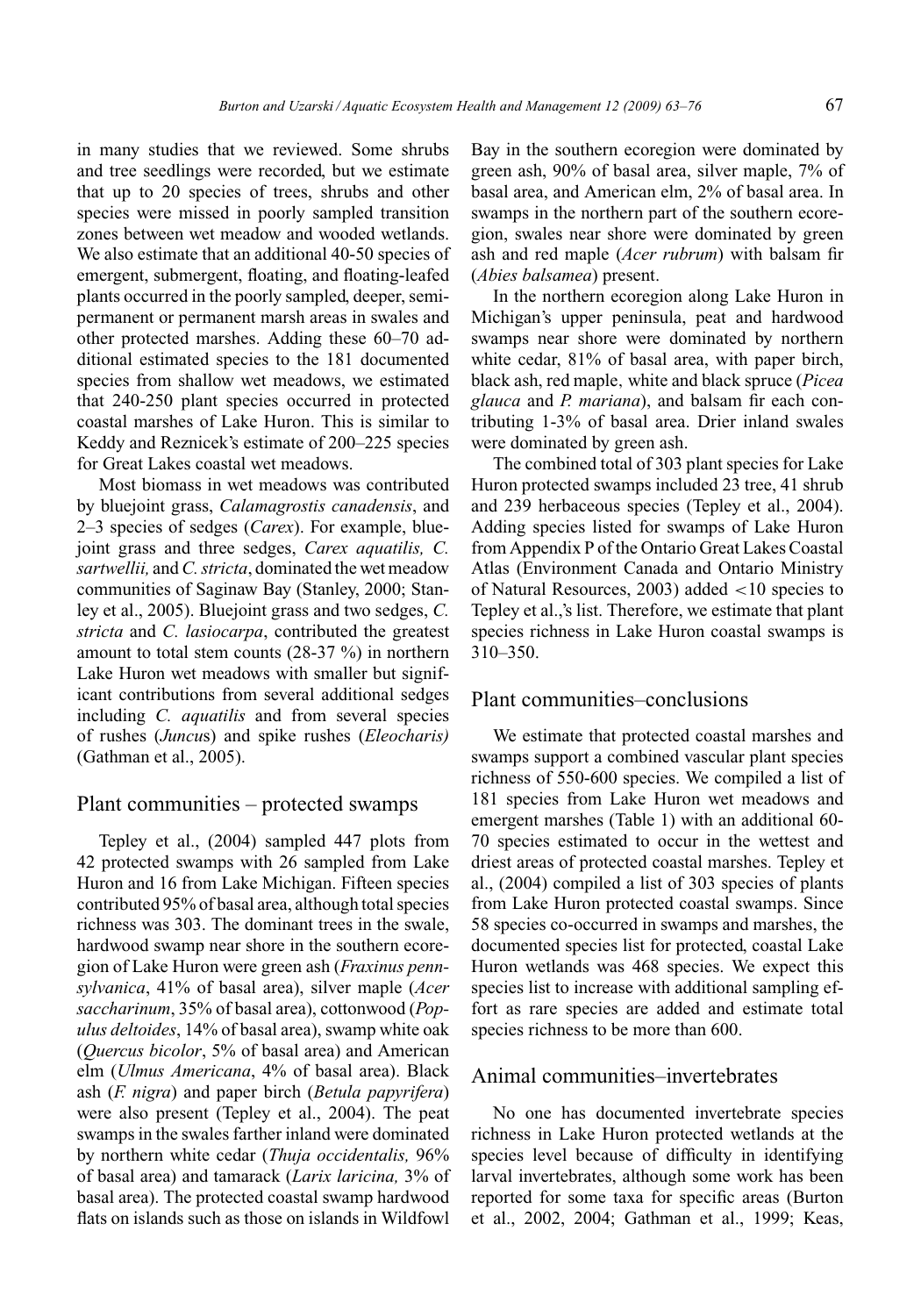2002). Investigators often report macroinvertebrate (those  $>0.5$  mm in size) "species" richness using operational taxonomic units  $(OTUs = the number$ of taxa based on identification to species, genus, subfamily or higher level using readily available keys such as those in Merritt and Cummins 1996 and Thorp and Covich, 2001). We compiled a list of 30 OTU taxa of non-insects and 85 OTU taxa of insects from protected Lake Huron marshes and swamps using published data cited above and our unpublished data from 2002 to 2004 (Tables 2 and 3). We only identified four Chironomidae OTUs from Lake Huron protected wetlands but estimate that identification of all Chironomidae would increase species richness by more than 40 species based on Botts (1999) report that 42 species occurred in wetlands on Presque Isle in Lake Erie. Botts (1999) also reported the occurrence of 34 species of Trichoptera, >50 species of Odonata, and 26 species of Coleoptera from protected and lacustrine Presque Isle wetlands. Adding species from these and other species rich groups that we identified only to genus or subfamily would likely increase species richness several fold. Thus, we estimate that total macroinvertebrate species richness is likely to exceed 300 species.

Microinvertebrate (those  $\lt 0.5$  mm in size) species richness is poorly known compared to macroinvertebrate richness. Gathman et al., (1999) reported 52 species of Copepoda and Cladocera from lacustrine coastal wetlands of St. Marys River and Saginaw Bay. Ostracoda were not identified to species even though they often made up more than 50% of abundance and biomass (Brady and Burton 1995). Lougheed and Chow-Fraser (2002) reported 60 Cladocera and 78 rotifer species from 70 inland and coastal Great Lakes basin marshes. Most species reported by them are likely to occur in Lake Huron protected wetlands. Adding Ostracoda and other microinvertebrates probably would increase species richness to  $>200$ . Therefore, we estimate microinvertebrate species richness to be 200-300 in Lake Huron protected wetlands.

In summary, we collected 115 OTU taxa of macroinvertebrates from Lake Huron coastal protected wetlands. Many taxonomic groups not identified below subfamily or genus are known to contain large numbers of species; therefore we estimate that total macroinvertebrate species richness is likely to exceed 300. We estimate that microinvertebrate species richness is likely to be 200-300. Thus, combined macro and micro invertebrate species richness in Lake Huron protected wetlands is likely to exceed 500-600 species.

#### Fish

Most coastal depressional wetlands dry up periodically and do not support fish. Prince and Burton's (1996) crew collected large numbers of brook sticklebacks, *Culaea inconstans*, mudminnows, *Umbra lima*, and fathead minnows, *Pimephales promelas,* from a limited number of semi-permanent, protected marshes near Fish Point on Saginaw Bay. We also occasionally collected them while sampling invertebrates in this and subsequent studies. Ninespine sticklebacks (*Pungitius pungitius*) are probably also common in protected Lake Huron wetlands, since they have been reported from nearby beaches and nearshore areas (Brown et al., 1995; Wilcox 1995, Uzarski and Burton unpublished data) and tolerate low oxygen environments. Few other fish tolerate the low oxygen found in shallow, semi-permanent wetlands, and we estimate species diversity in them to be <10, even though species richness in nearby lacustrine wetlands may be as high as 90 species (Gathman and Keas 1999; Gathman 2000; Uzarski et al., 2005).

#### Amphibians – Frogs and Toads

Protected coastal wetlands provide habitat for  $>10$  species of frogs and toads. Protected, seasonally dry coastal wetlands are where nearly all calls originate during breeding seasons because of the lower risk of fish predation in them compared to lacustrine coastal wetlands nearby. During very low lakes levels, some frogs and toads that usually only breed in protected wetlands are able to breed in lacustrine wetland pools that are isolated from fish predation by low water (Price et al., 2004). We monitored breeding frog and toad calls in 1994 and 2002 on several routes along Saginaw Bay. Large numbers of northern spring peepers, *Pseudacris crucifer crucifer*, striped chorus frogs, *P. triseriata*, gray tree frogs, *Hyla versicolor* and *H. chrysocelis*, green frogs, *Rana clamitans*, northern leopard frogs (*R. pipiens*), and American toads (*Bufo americanus*) were calling. All of these species except *H. chrysocelis* were reported as occurring at rates of 21 to 60% of sites within their range in Lakes Michigan and Huron wetlands in a survey of 93 calling sites (Price et al., 2004). We assume that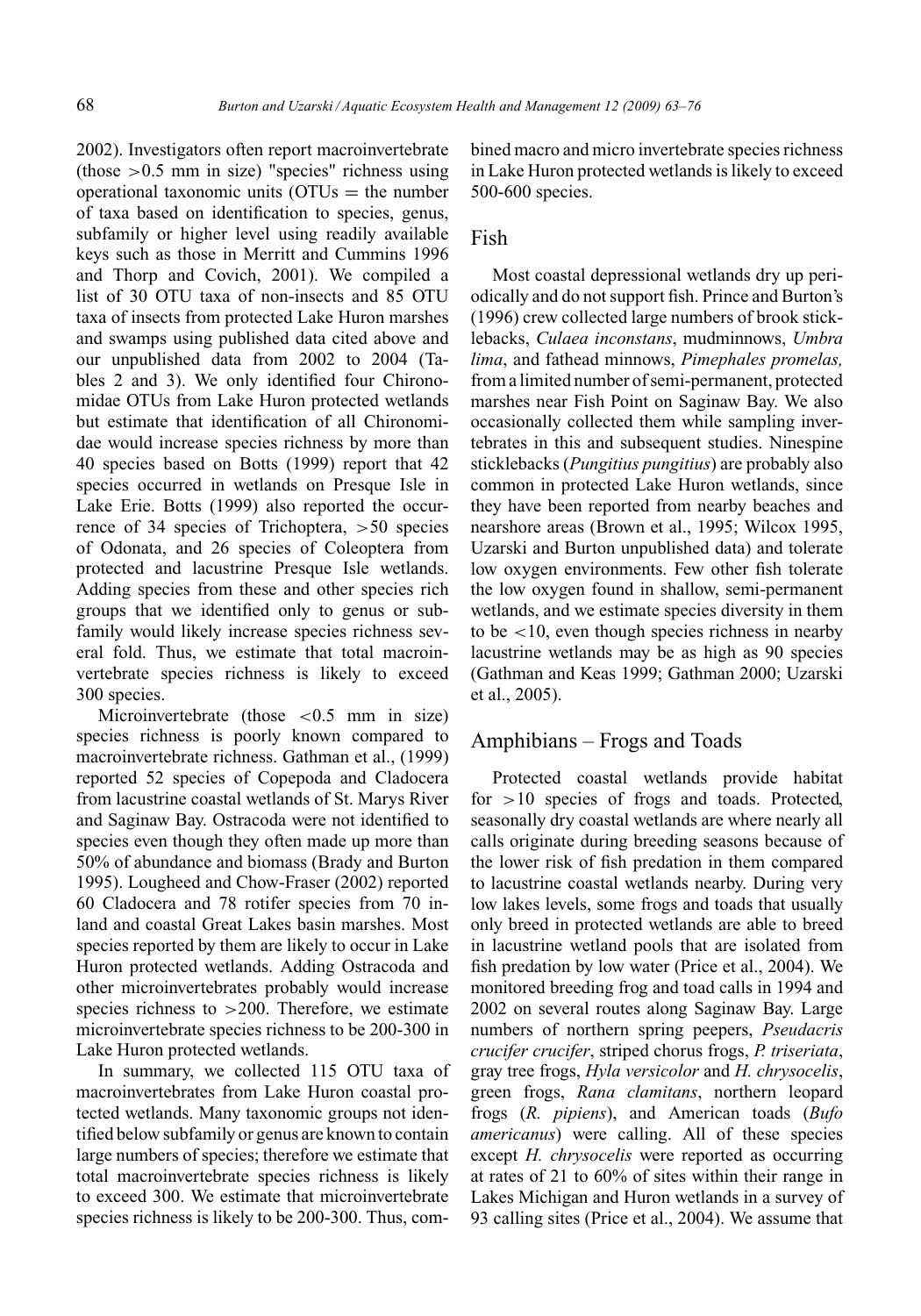| Taxon - common name                         | Swamps $^{1,2}$ | Emergent Marshes <sup>1,2</sup> | Wet Meadows <sup>1,2,3</sup> |
|---------------------------------------------|-----------------|---------------------------------|------------------------------|
| Annelida - Segmented worms                  |                 |                                 |                              |
| 1. Lumbricidae - earthworms                 | nr, A           | nr, nr                          | nr,nr                        |
| Naididae - Tubificid worms                  | C, A            | U,C                             | U,U                          |
| 2. Stylaria lacustris                       | nr,U            | nr,nr                           | nr,nr                        |
| Tubificidae - Tubificid worms               | C,U             | U,U                             | nr,U                         |
| 3. Branchiura spp.                          | nr,nr           | nr,U                            | nr,U                         |
| 4. Annelida - Hirudinea - leeches           | U, nr           | C,U                             | nr,U                         |
| Mollusca - Sphaeriidae - fingernail clams   | A,nr            | C, nr                           | U,nr                         |
| 5. Sphaerium spp.                           | nr, A           | nr,U                            | nr, A                        |
| Mollusca - Gastropoda - snails <sup>3</sup> |                 |                                 |                              |
| Hydrobiidae snails                          | U,nr            | U,nr                            | U, nr, nr                    |
| 6. Amnicola walkeri                         | nr,nr           | nr,nr                           | nr, nr, U                    |
| Lymnaeidae snails                           |                 |                                 |                              |
| 7. Fossaria obrussa                         | C, nr           | C, nr                           | nr, nr, U                    |
| 8. F. parva                                 | nr,nr           | nr                              | nr,U,U                       |
| $F.$ spp.                                   | nr,nr           | nr,nr                           | U, A, nr                     |
| 9. Pseudosuccinea columella                 | C, A            | U, nr                           | $nr, C-A, nr$                |
| 10. Stagnicola elodes                       | A,nr            | C, nr                           | nr, A, nr                    |
| Physidae snails                             |                 |                                 |                              |
| 11. Aplexa elongata                         | A,U             | nr,nr                           | C, nr, A                     |
| 12. Physa gyrina                            | C, nr           | A,nr                            | A, nr, C                     |
| $P$ . spp                                   | nr,U            | nr,nr                           | $nr, C-A, nr$                |
| Planorbidae snails                          |                 |                                 |                              |
| Gyraulus spp.                               | C, nr           | A,nr                            | nr, nr, nr                   |
| 13. G. deflectus                            | nr,nr           | nr,nr                           | nr, nr, C                    |
| 14. G. parvus                               | nr,nr           | U, nr                           | C, nr, C                     |
| 15. G. circumstriatus                       | nr,nr           | U,nr                            | C, nr, nr                    |
| 16. Heliosoma spp.                          | nr,nr           | nr,nr                           | nr, A, nr                    |
| 17. Planorbella spp.                        | U,nr            | U,U                             | nr, nr, nr                   |
| 18. P. trivolvis                            | nr,U            | nr,nr                           | A, nr, nr                    |
| 19. P. companulata                          | nr,nr           | nr,nr                           | nr, nr, U                    |
| 20. Planorbula armigera                     | nr,nr           | nr,nr                           | nr, nr, A                    |
| 21. Promenetes exacuous                     | U,A             | nr, U                           | $nr, U-A, nr$                |
| Bithyniidae snails                          |                 |                                 |                              |
| 22. Bithynia tentaculata                    | nr,nr           | nr,nr                           | nr, C, C                     |
| Arthropoda - Arachnida                      |                 |                                 |                              |
| Hydracarina -water mites                    | C, nr           | $C-A, nr$                       | nr,nr                        |
| 23. Hydrachna spp.                          | nr,nr           | nr,nr                           | n r, A                       |
| 24. Trombidium spp.                         | nr,nr           | nr,nr                           | nr,U                         |
| Arthropoda - Crustacea                      |                 |                                 |                              |
| Isopoda - Asellidae - isopods               |                 |                                 |                              |
| 25. Caecidotea spp.                         | A, A            | nr,nr                           | nr,nr                        |
| Amphipoda - scuds, amphipods                |                 |                                 |                              |
| 26. Crangoncyctidae - Crangonyx spp.        | A,nr            | nr,nr                           | nr,nr                        |
| 27. Gammaridae - Gammarus spp.              | U,C             | nr,nr                           | nr, A                        |
| 28. Talitridae - Hyalella azteca            | U,U             | nr,nr                           | nr,U                         |
| 29. Decapoda, Crayfish, Orconectes spp.     | U,nr            | nr,nr                           | nr,nr                        |
| 30. Cnidaria - Hydra spp.                   | nr,nr           | nr,nr                           | nr,U                         |
| 31. Nematoda - round worms                  | nr, A           | nr, C                           | nr, C                        |
| 32. Turbellaria - flat worms                | nr,U            | nr,nr                           | nr,nr                        |

A = abundant, C = common, U = uncommon, nr = not recorded at all at this taxonomic level. <sup>1</sup>our 2002–2003 data, <sup>2</sup>from Gathman et al., 1999, <sup>3</sup>from Keas, 2002.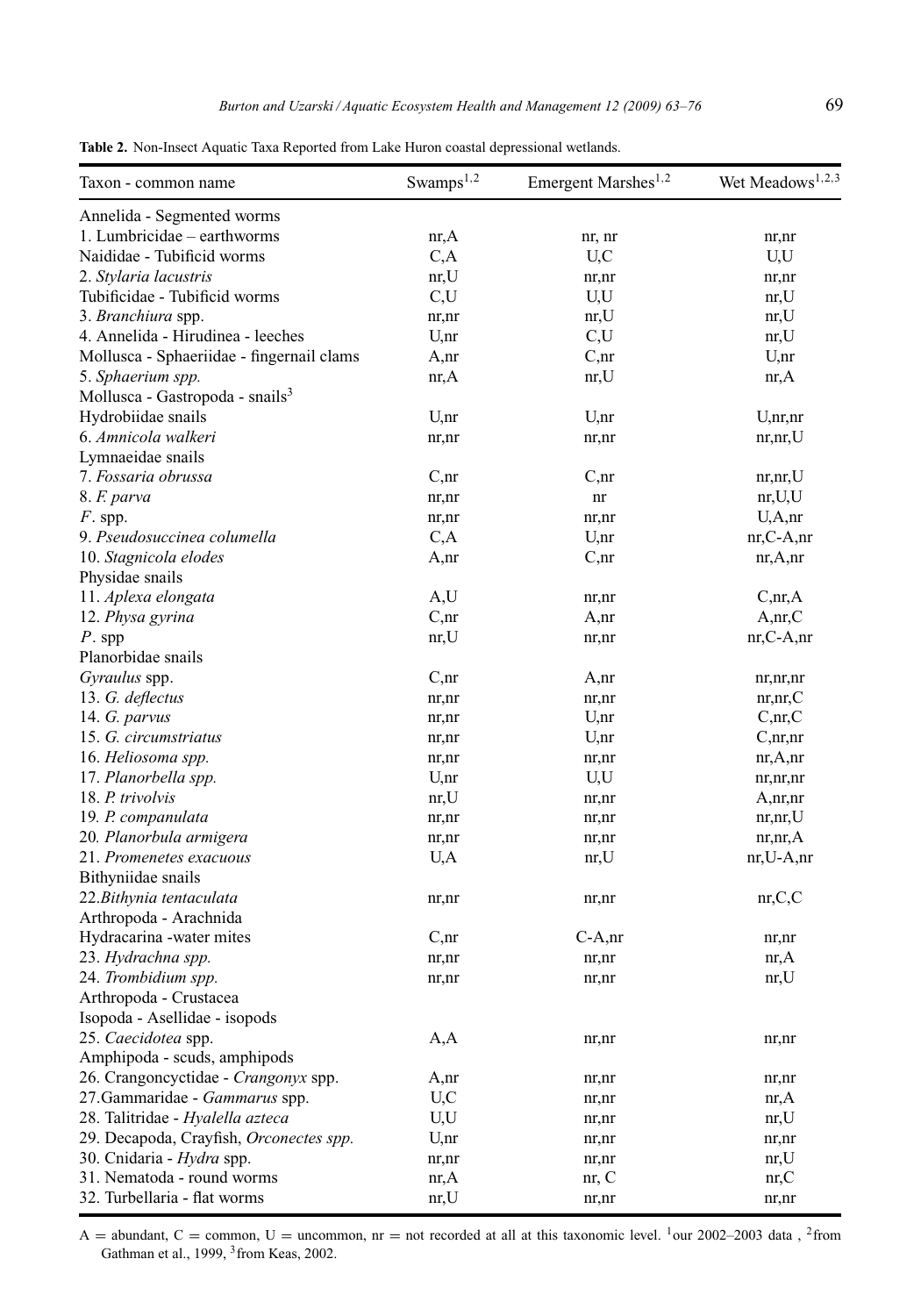|  |  |  | <b>Table 3.</b> Aquatic Insect Taxa Reported from Lake Huron coastal depressional wetlands. |
|--|--|--|---------------------------------------------------------------------------------------------|
|--|--|--|---------------------------------------------------------------------------------------------|

| Taxon - common name                | Swamps <sup>1,2</sup> | Emergent Marshes <sup>1,2</sup> | Wet Meadows <sup>1,2</sup> |
|------------------------------------|-----------------------|---------------------------------|----------------------------|
| Ephemeroptera - mayflies           |                       |                                 |                            |
| Baetidae                           |                       |                                 |                            |
| 1. Baetis spp.                     | nr,nr                 | U, nr                           | nr,nr                      |
| 2. Callibaetis spp.                | nr,nr                 | U,nr                            | nr,nr                      |
| Caenidae                           |                       |                                 |                            |
| 3. Caenis spp.                     | nr,nr                 | U,C                             | nr, C                      |
| 4. Habrophlebiodes                 | nr,nr                 | nr,nr                           | U, nr                      |
| Odonata - dragonflies, damselflies |                       |                                 |                            |
| Coenigrionidae - damselflies       |                       |                                 |                            |
| 5. Enallagma spp.                  | U,U                   | U, nr                           | nr, U                      |
| 6. Ishnura verticalis              | nr,nr                 | nr,nr                           | $nr, U-C$                  |
| 7. Nehalennia spp.                 | nr,nr                 | nr,nr                           | nr, A                      |
| Lestidae - damselflies             |                       |                                 |                            |
| 8. Lestes spp.                     | nr,nr                 | C, nr                           | nr, U                      |
| Libellulidae - dragonflies         | U,U                   | U,nr                            | U,U                        |
| 9. Leucorrhinia intacta            | U, nr                 | U,nr                            | U, nr                      |
| 10. Sympetrum spp.                 | U,U                   | U,nr                            | nr,nr                      |
| 11. Libellula spp.                 | nr,nr                 | U,nr                            | nr,nr                      |
| Aeshnidae - dragonflies            |                       |                                 |                            |
| 12. Aeshna umbrosa                 | U,nr                  | U,nr                            | U, nr                      |
| 13. Anax junius                    | nr,nr                 | U, nr                           | U, nr                      |
| Hemiptera - True Bugs              |                       |                                 |                            |
| Belostomatidae                     |                       |                                 |                            |
| 14. Belostoma spp.                 | nr,nr                 | U,nr                            | nr,nr                      |
| Corixidae - water boatmen          | U, nr                 | nr,nr                           | nr,nr                      |
| 15. Hesperocorixa spp.             | nr,nr                 | U,nr                            | nr,nr                      |
| 16. Palmacorixa spp.               | nr,nr                 | U, nr                           | nr,nr                      |
| 17. Trichocorixa naias             | nr,nr                 | nr,U                            | nr,nr                      |
| Gerridae - water striders          | U,nr                  | U,nr                            | U, nr                      |
| 18. Gerris spp.                    | nr,nr                 | U,nr                            | nr, C                      |
| 19. Trepobates spp.                | nr,nr                 | U, nr                           | nr,nr                      |
| Macroveliidae - water striders     | nr,nr                 | nr,nr                           | nr, U                      |
| 20. Macrovelia spp.                | U, nr                 | nr,nr                           | nr,nr                      |
| Mesoveliidae                       |                       |                                 |                            |
| 21. Mesovelia spp.                 | nr,nr                 | C, nr                           | nr,nr                      |
| 22. Notonectidae                   | nr,nr                 | U,nr                            | nr,nr                      |
| Nepidae                            |                       |                                 |                            |
| 23. Ranatra spp.                   | nr,nr                 | U,nr                            | nr,nr                      |
| Pleidae                            |                       |                                 |                            |
| 24. Neoplea spp.                   | nr,nr                 | U,nr                            | nr,nr                      |
| Veliidae                           |                       |                                 |                            |
| 25. Microvelia spp.                | nr,nr                 | U,nr                            | nr,nr                      |
| Megaloptera - fish flies           |                       |                                 |                            |
| Corydalidae                        |                       |                                 |                            |
| 26. Chaliodes spp.                 | U,C                   |                                 |                            |
| Trichoptera - caddisflies          |                       | nr,nr                           | nr,nr                      |
| Hydroptilidae                      |                       |                                 |                            |
|                                    |                       |                                 |                            |
| 27. Oxyethira spp.                 | nr,nr                 | U,nr                            | nr,nr                      |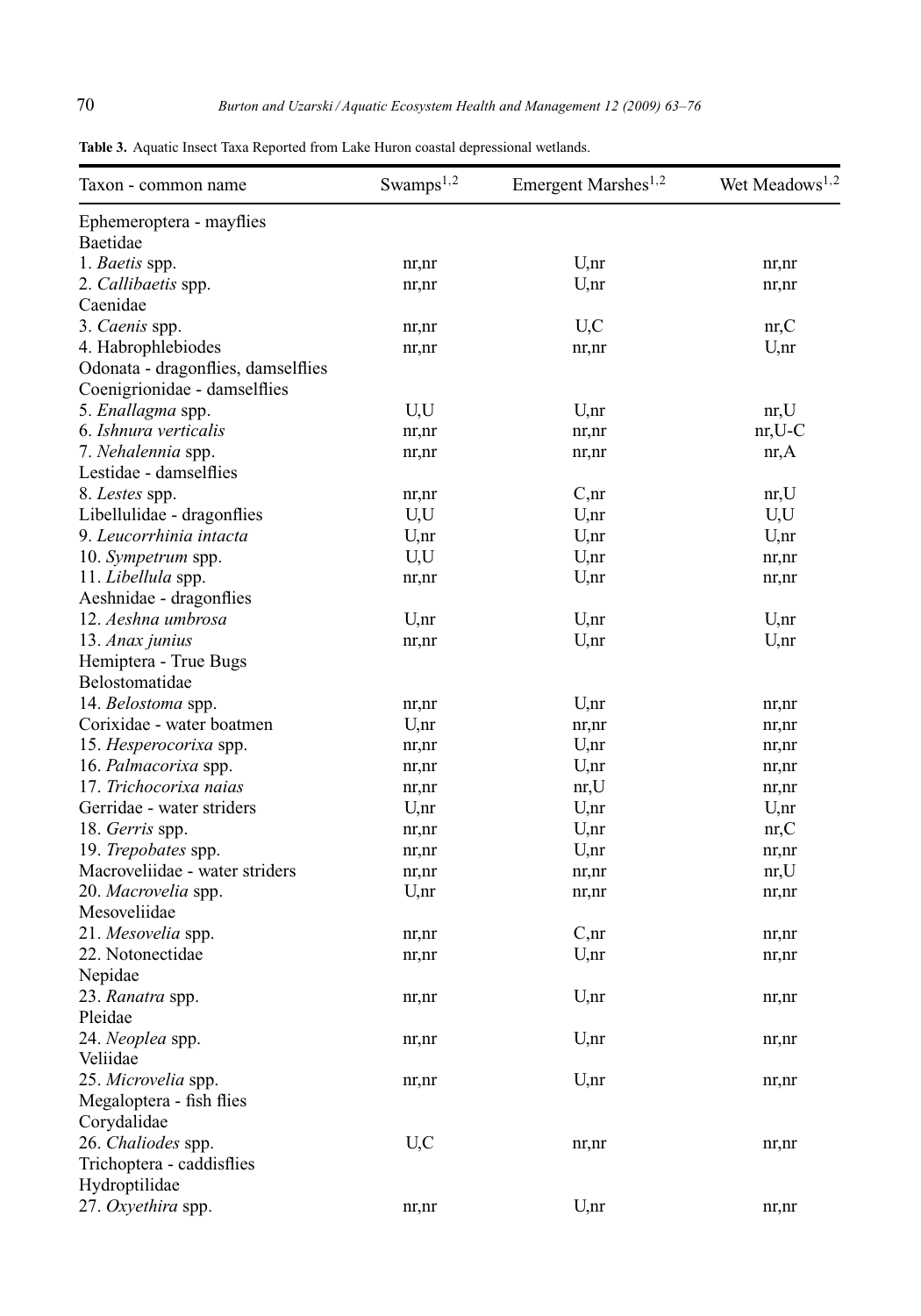| Taxon - common name         | Swamps <sup>1,2</sup> | Emergent Marshes <sup>1,2</sup> | Wet Meadows <sup>1,2</sup> |
|-----------------------------|-----------------------|---------------------------------|----------------------------|
| 28. Triaenodes spp.         | nr,nr                 | C, nr                           | nr,nr                      |
| Leptoceridae                |                       |                                 |                            |
| 29. Nectopsyche spp.        | nr,nr                 | nr,nr                           | nr, U                      |
| Limnephilidae               |                       |                                 |                            |
| 30. Limnophilus spp.        | C, A                  | C, nr                           | $nr, A-U$                  |
| Phryganeidae                |                       |                                 |                            |
| 31. Agrypnia vestita        | nr,nr                 | nr,nr                           | nr, U                      |
| 32. Banksiola spp.          | nr,nr                 | nr,nr                           | nr,U                       |
| Lepidoptera - aquatic moths |                       |                                 |                            |
| 33. Pyralidae               | U,nr                  | U,nr                            | nr,nr                      |
| Coleoptera - beetles        |                       |                                 |                            |
| 34. Circulionidae           | U, nr                 | U,nr                            | nr, C                      |
| Dytiscidae                  |                       |                                 |                            |
| 35. Acilius spp.            | U, nr                 | U,nr                            | U,nr                       |
| 36. Agabetes spp.           | U, nr                 | U, nr                           | U, nr                      |
| 37. Agabus spp.             | U,nr                  | U,nr                            | U,nr                       |
| 38. Colymbetes spp.         | nr,nr                 | U,nr                            | nr, U                      |
| 39. Coptotomus spp.         | U,nr                  | nr,nr                           | nr,nr                      |
| 40. Deronectes spp.         | nr,nr                 | nr,nr                           | nr, C                      |
| 41. Derovattelus spp.       | nr,nr                 | nr,nr                           | nr, C                      |
| 42. Dytiscus spp.           | U, nr                 | U,U                             | $nr, U-C$                  |
|                             |                       |                                 |                            |
| 43. Graphoderus spp.        | nr,nr                 | U,nr                            | nr,nr                      |
| 44. Hydroporus spp.         | U, nr                 | U,nr                            | nr,nr                      |
| 45. Hygrotus spp.           | U, nr                 | C, nr                           | nr,nr                      |
| 46. Ilybius spp.            | U,nr                  | U,nr                            | nr,nr                      |
| 47. Laccophilus spp.        | nr,nr                 | U,nr                            | nr, C                      |
| 48. Matus spp.              | nr,nr                 | U,nr                            | nr,nr                      |
| 49. Potamonectes spp.       | nr,nr                 | U,nr                            | nr,nr                      |
| 50. Rhantus spp.            | U, nr                 | nr,nr                           | nr, C                      |
| 51. Uvarus spp.             | nr,nr                 | nr,nr                           | nr, C                      |
| Hapliplidae                 | nr,nr                 | nr,nr                           | nr, U                      |
| 52. Haliplus spp.           | U, nr                 | C, nr                           | U, nr                      |
| 53. Peltodytes spp.         | U,nr                  | U,nr                            | nr,nr                      |
| Hydrophilidae               |                       |                                 |                            |
| 54. Anacaena spp.           | C, nr                 | U,nr                            | nr, U                      |
| 55. Berosus spp.            | U,nr                  | C, nr                           | nr,nr                      |
| 56. Derallus spp.           | nr,nr                 | U,nr                            | nr,U                       |
| 57. Enochrus spp.           | U,nr                  | U,nr                            | nr,nr                      |
| 58. Hydrobius spp.          | U,nr                  | U,nr                            | nr,nr                      |
| 59. Hydrochara spp.         | U,nr                  | nr,nr                           | nr,nr                      |
| 60. Paracymus spp.          | U,nr                  | nr,nr                           | nr, nr                     |
| 61. Tropisternus spp.       | U,nr                  | U,nr                            | nr, C                      |
| Helophoridae                |                       |                                 |                            |
| 62. Helophorus spp.         | U, nr                 | nr,nr                           | nr,nr                      |
| Hydrochidae                 |                       |                                 |                            |
| 63. Hydrochus spp.          | U, nr                 | nr,nr                           | nr,nr                      |
| 64. Lampyridae              | U, nr                 | nr,nr                           | nr,nr                      |
| Gyrinidae                   |                       |                                 |                            |

**Table 3.** Aquatic Insect Taxa Reported from Lake Huron coastal depressional wetlands *(Continued)*.

*(Continuued on next page)*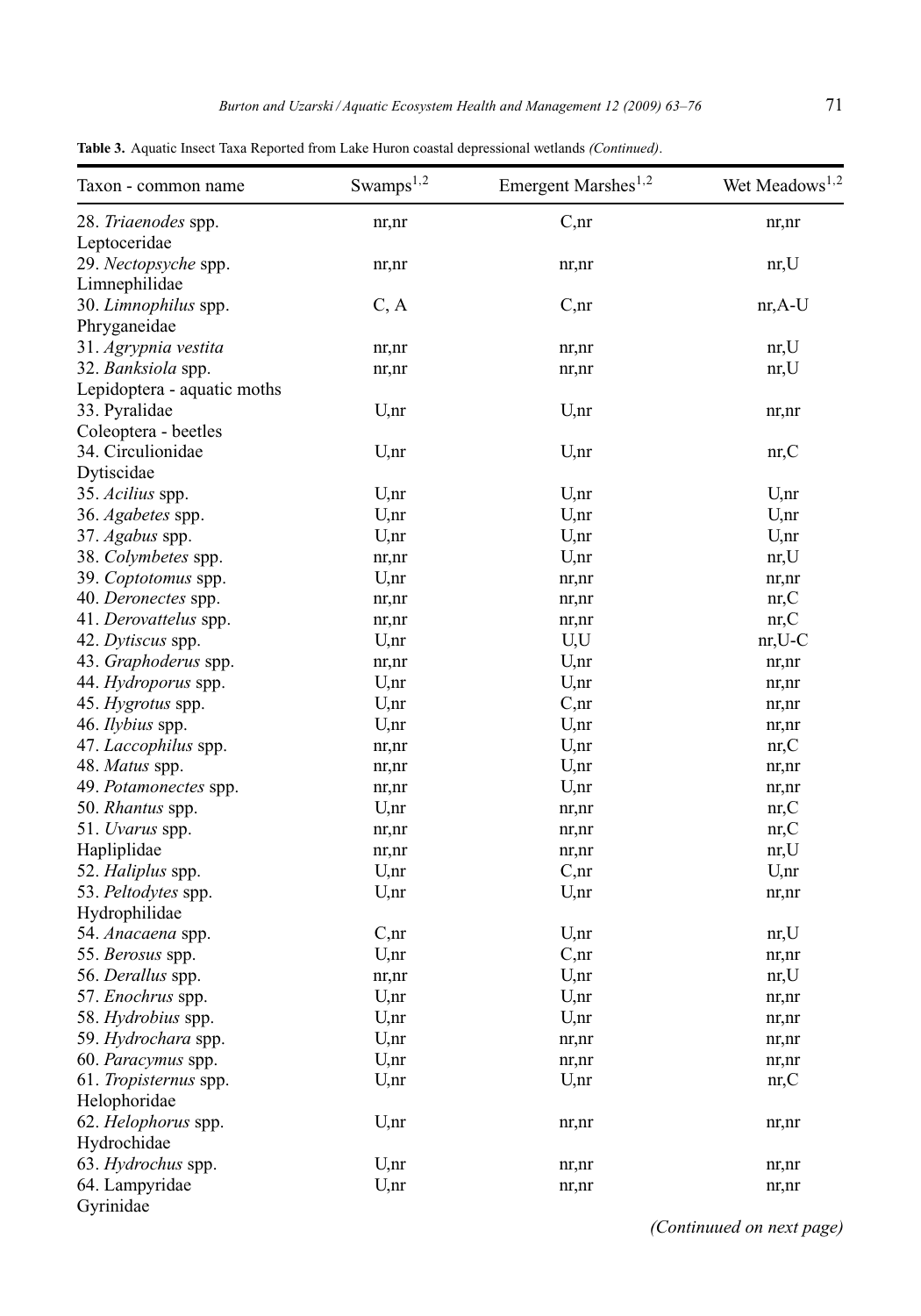| Taxon - common name                | Swamps $^{1,2}$  | Emergent Marshes <sup>1,2</sup> | Wet Meadows <sup>1,2</sup> |
|------------------------------------|------------------|---------------------------------|----------------------------|
| 65. Gyrinus spp.                   | nr,nr            | U, nr                           | nr, U                      |
| Scirtidae                          |                  |                                 |                            |
| 66. Microcara spp.                 | nr,nr            | nr,nr                           | nr, C                      |
| 67. Prionocyphon spp.              | U, nr            | nr,nr                           | nr,nr                      |
| Diptera - true flies               |                  |                                 |                            |
| Ceratopogonidae - biting midges    | nr,nr            | nr,nr                           | $nr, U-A$                  |
| 68. Bezzia spp.                    | U, nr            | A,nr                            | C, nr                      |
| Chaoboridae                        | nr,nr            | U, nr                           | nr,nr                      |
| 69. Chaoborus spp.                 | A, A             | A, C                            | $C, C-A$                   |
| Chironomidae - non-biting midges   | A,nr             | A,nr                            | nr,nr                      |
| 70. Chironomini                    | U, nr            | A,nr                            | C, nr                      |
| 71. Tanytarsini                    | U, nr            | C, nr                           | C, nr                      |
| 72. Tanypodinae                    | U, nr            | C, nr                           | U, nr                      |
| 73. Orthoclodinae                  | A,U              | U,U                             | U,U                        |
| Culicidae - mosquitos              | A,nr             | U, nr                           | nr, A                      |
| 74. Aedes spp.                     | U, nr            | U, nr                           | U, nr                      |
| 75. Anopheles spp.                 | U, nr            | nr,nr                           | U, nr                      |
| 76. Culex spp.                     | U, nr            | nr,nr                           | nr,nr                      |
| 77. Mansonia spp.                  | nr,nr            | nr,nr                           | $nr, U-C$                  |
| Dixidae - dixid midges             | nr,nr            | nr,nr                           | nr, C                      |
| 78. Dixella spp.                   | nr,nr            | nr,nr                           | nr, U                      |
| 79. Psychodidae - moth flies       | U, nr            | U, nr                           | nr, C                      |
| 80. Tabanidae - horse & deer flies | U,U              | nr,nr                           | nr, U                      |
| 81. Tipulidae - craneflies         | U, nr            | U, nr                           | nr,nr                      |
| 82. Sciomyzidae - marsh flies      | U <sub>n</sub> r | U, nr                           | nr,nr                      |
| Stratiomyiidae - soldier flies     | C, nr            | nr,nr                           | nr,nr                      |
| 83. Odontomyia or Hedriodiscus     |                  |                                 |                            |
| 84. Syrphidae - rat-tailed maggots | nr,nr            | U, nr                           | U, nr                      |
| Collembola -Springtails            |                  |                                 |                            |
| 85. Sminthuridae                   |                  |                                 |                            |

**Table 3.** Aquatic Insect Taxa Reported from Lake Huron coastal depressional wetlands *(Continued)*.

A = abundant, C = common, U = uncommon,  $nr = not recorded$ , <sup>1</sup>our data from 2003, <sup>2</sup>data from Gathman et al., 1999.

wood frogs, *R. sylvatica*, were present in coastal wetland ponds early in the Spring before our surveys began, since it was reported as occurring in 15 of 91 calling sites by Price et al., (2004), and we have observed small wood frogs in the wetlands we sampled later in the summer. Wood frogs were reported as one of 8 common species in the basin by the Marsh Monitoring Program (Timmermans and Eoin Craigie, 2002) and the Michigan Frog and Toad monitoring survey (Genet, 2004). Wood frogs were previously reported from Saginaw Bay wetlands (Bura and Burton in Wilcox 1995, personal observations). Relatively rare species in terms of occurrence include bullfrogs, *R. catesbeiana*. We observed bullfrogs only once in a Saginaw Bay protected wetland. Bullfrogs were reported from 2 of 93 sites sampled by Price et al., (2004). The pickerel frog, *R. palustris*, occurs in low numbers in Lake Huron protected wetlands (Bura and Burton in Wilcox, 1995; Harding, 1997; Genet, 2004). The mink frog, *R. septentrionalis*, should occur in northern Lake Huron wetlands based on distribution maps of Harding (1997). Hecnar (2004) listed 10 species of frogs and toads collected from Lake Huron wetlands. Blanchard's cricket frog was reported calling from only one site in the survey of Price et al., (2004) around Lakes Huron and Michigan.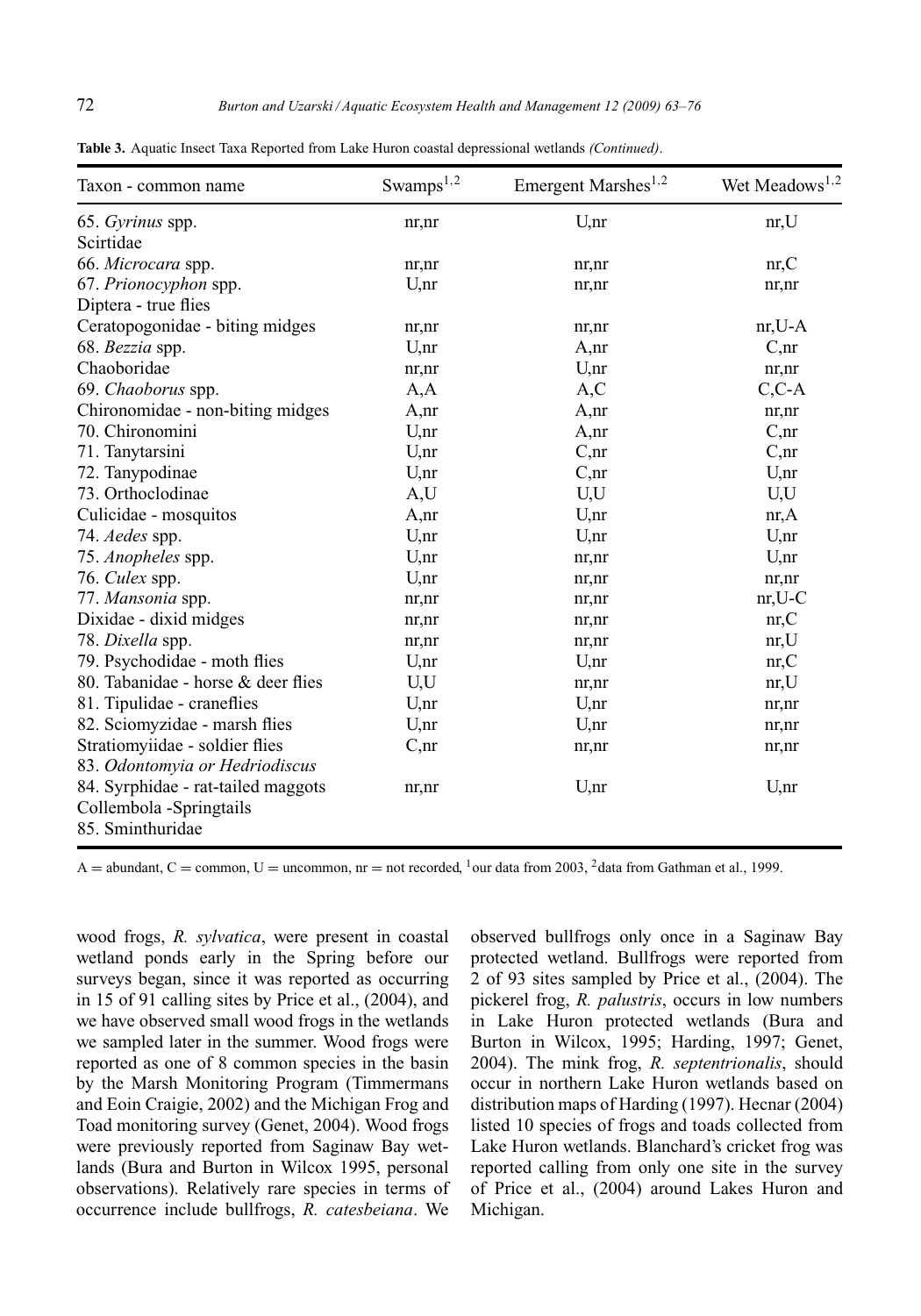#### Amphibians–salamanders

No systematic sampling of salamanders has been done in protected coastal wetlands to our knowledge. Based on distribution maps of Harding (1997), the following salamanders should occur in Lake Huron protected wetlands: mudpuppies, *Necturus maculosus*, eastern newts, *Notophthalmus viridescens*, spotted and blue-spotted salamanders, *Ambystoma maculatum* and *A. laterale*, four-toed salamanders, *Hemidactylium scutatum*, and the redbacked salamander, *Plethodon cinereus*. The redbacked salamander is a primarily terrestrial, forest dwelling and breeding species but can be collected from the drier edges of wetlands. Hecnar (2004) reported the occurrence of 7 salamanders from Lake Huron wetlands including the 6 species that we listed plus the two-lined salamander, *Eurycea bislineata*, a primarily stream and stream side species. Based on the above plus distribution maps of Harding (1997), we estimate salamander diversity to be  $>10$  species and total amphibian diversity to be  $>20$ species.

#### Reptiles

Wilcox (1995) reported that five turtles and three snakes had been reported from coastal wetlands based on observations of Bura and Burton and others. The five turtles included painted turtles, *Chrysemys picta*, spotted turtles, *Clemmys gutata*, wood turtles*, Clemmys insculpta,* Blanding's turtle, *Emydoidea blandingii,* and common snapping turtles*, Chelydra serpentina*. Additional turtles that should occur in the southern ecoregion of Lake Huron are the common musk turtle, *Sternotherus odoratus*, the common map turtle, *Graptemys geographica*, and the spiny softshell turtle, *Apolone spinifera* (Harding, 1997).Except for snapping and painted turtles, these reptiles occur in protected coastal wetlands exclusively or much more often than in fringing lacustrine wetlands (personal observations). The three snakes previously reported were common garter snakes, milk snakes and eastern Massasauga rattlesnakes (*Thamnophis sirtalis, Lampropeltis triangulum,* and *Sistrurus catenatus).* Additional snakes likely to occur in protected coastal wetlands include the northern water snake, *Nerodia sipedon,* the queen snake, *Regina septemvittata,* Butler's garter snake, *Thamnophis butleri*, and the ribbon snake, *Thamnophis sauritus* (Harding, 1997).There are several other primarily terrestrial snakes that can occasionally be found in wetlands. There are no lizards that occur in Great Lakes wetlands, but several skinks and other lizards can be found on sandy habitat including ridges adjacent to wetlands. Based on estimates of  $>9$  turtles,  $>10$  snakes, but 0 lizards, we estimate reptile diversity to be  $>20$ species.

#### Birds

Prince and Flegel (1995) reported the occurrence of 80 species of birds in Lake Huron wetlands. Using the Michigan Bird Atlas (Brewer et al., 1991), Prince and Burton (1996) compiled a list of 63 species of birds that were known to use wetlands of Saginaw Bay for feeding and or breeding out of a total species list for the area of 123 species. Weeber and Vallianatos (2000) summarized data from the Marsh Monitoring Program for 1995-1999 and reported that 53 of the 207 species recorded from the entire Great Lakes basin by observers were closely associated with wetlands (45 marsh nesters and 8 aerial feeders above the marsh surface). Whitt (1996) documented use of wetlands by 39 bird species for Saginaw Bay wetlands with 35 species using protected coastal wetlands. Riffell (2000) documented the occurrence of 55 species of birds in wet meadows of northern Lake Huron with 26 classified as probable wet meadow nesters. The combined lists of 66 species documented as using Lake Huron protected wetlands by Whitt (1996) and Riffell (2000) included 83% of birds reported as users of Lake Huron wetlands by Prince and Flegel (1995). Neither Whitt nor Riffell reported use of protected coastal wetlands by gulls and terns with the exception of the black tern. Since most protected coastal marshes dry up annually and few support fish populations, the absence or minimal use of them by gulls, terns and other fish eating birds was not surprising. We estimate that total species richness of birds in protected wetlands is likely to exceed 80 species with inclusion of occasional wetland and upland avian users.

#### Mammals

We compiled a list from Baker (1983) of 48 mammal species that were likely to occur in Lake Huron protected wetlands. Prince and Burton's (1996) crew sampled small mammals for 1283 trap nights from six wet meadows around Saginaw Bay from 1993-1995. Eight species and 436 individuals were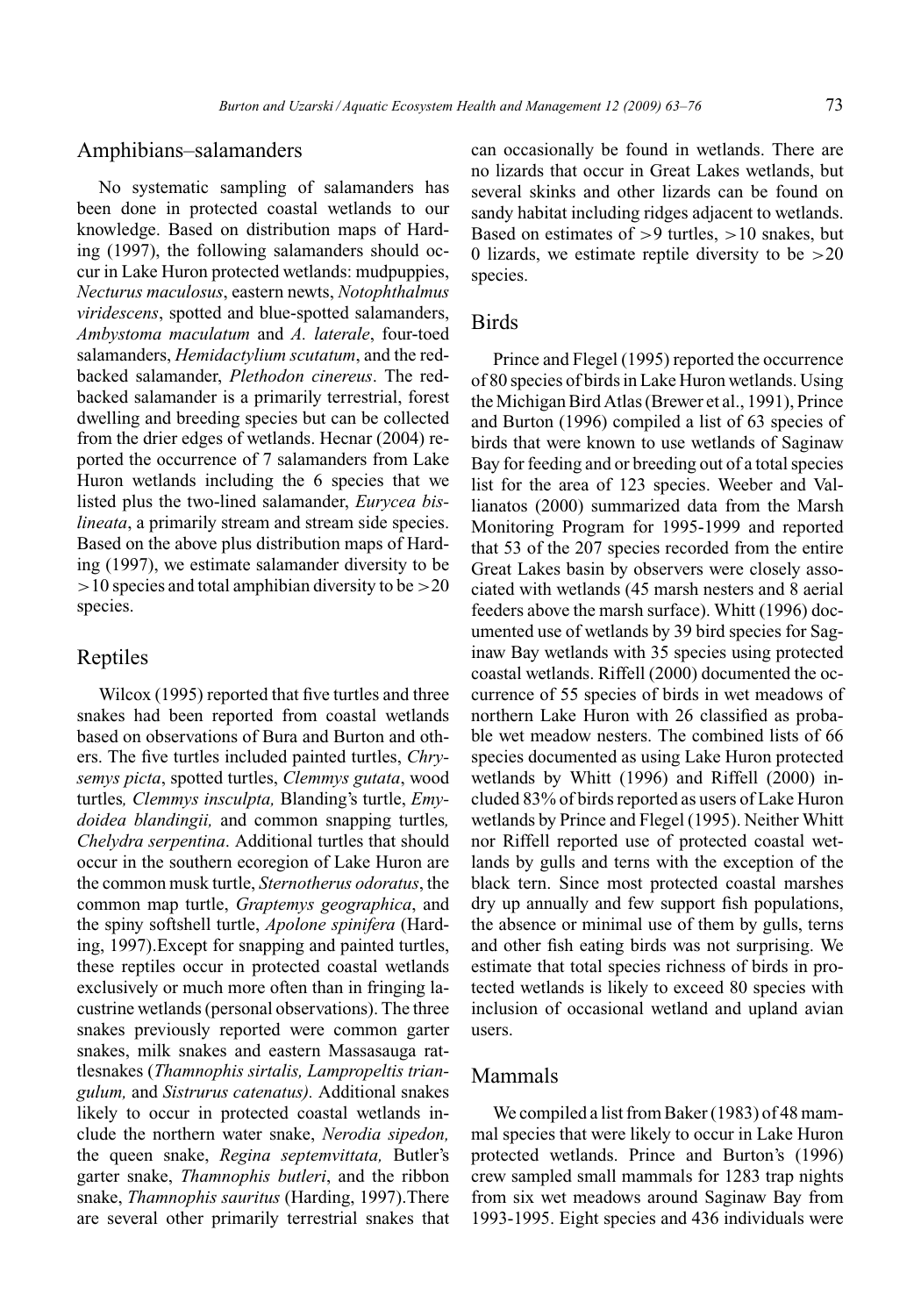captured. These, in decreasing numbers caught, included white footed and deer mice (*Peromyscus leucopus* and *P. maniculatus*), meadow voles (*Microtis pennsylvanicus*), short-tailed shrews (*Blarina brevicauda*), masked shrews (*Sorex cinereus*), meadow jumping mice (*Zapus hudsonius*), least weasels (*Mustela nivalis*), and eastern moles (*Scalopus aquatica*). Sixteen additional mammals observed in or near wetlands included opossums, *Didelphis virginiana,*, star-nosed moles, *Condylura cristata,* eastern cottontails, *Sylvilagus floridanus*, eastern chipmunks, *Tamias striatus,* woodchucks, *Marmota monax*, fox squirrels, *Sciurus niger*, muskrats, *Ondatra zibethicus*, house mice, *Mus musculus,* coyotes, *Canis latrans*, red and gray foxes, *Urocyon cinereoargenteus* and *Vulpes vulpes,* raccoons, *Procyon lotor*, long-tailed weasels, *Mustela frenata,* mink, *M. vision,* striped skunks, *Mephitis mephitis*, and white-tailed deer, *Odocoileus virginianus*. Thus, Prince and Burton (1996) documented the occurrence of 24 mammal species from Saginaw Bay wetlands. Combining their 24 species with 7 non-overlapping species from Wilcox (1995) results in a total of 31 species from only limited observations and sampling effort. This is 65% of the 48 species compiled from Baker (1983). Allowing for addition of bats that are known to use these wetlands and extra species from additional surveys to Baker's list plus addition of an additional species or two not reported from these wetlands, we estimate that 50 species of mammals are likely to occur in Lake Huron protected coastal wetlands.

## **Conclusions – plant and animal species richness**

Total species richness for plants in protected Lake Huron coastal wetlands, not including algae, is estimated to exceed 600 species with >250 species occurring in protected marshes and >300 species occurring in protected swamps. Total animal species richness, not including the smallest microscopic species, is estimated to be 700–800 species with 550–600 species of invertebrates and 150–200 species of vertebrates. Thus, total plant and animal species richness is estimated to exceed 1400 species. Species present in any one of these isolated wetlands is often less than 20% of the 1400 species described for all the protected wetlands included in this compilation of data. Thus, preservation of diversity in protected Great Lakes wetlands will require protection and sustainable management of a relatively large number of these wetlands in each major ecoregion of the Lake Huron shoreline.

There are some major gaps in these data. There have been few, if any, studies of microinvertebrates (e.g. zooplankton) in these protected wetlands. Our estimate for them is based on studies done in more open lacustrine wetlands and wetlands farther inland. Macroinvertebrate studies need to be expanded from the operational taxonomic unit basis that we used in our studies to observations at the species level. Likewise, mammals, salamanders and snakes of these wetlands have been poorly studied. Turtle studies are often based on by-catch and observations of them when monitoring fish, birds, invertebrates, and plants. Our estimates for mammals, snakes, turtles, and salamanders were also partially estimated from range maps in field guides and from limited on site observations. These and other poorly studied groups point to the need for additional studies of these groups in order to truly understand their occurrence and role in protected Lake Huron wetlands.

Many predictions of climate change suggest that Great Lakes water levels will decline by a meter or more over the next 30-50 years exposing bottom lands along shallow sloping shorelines of the Great Lakes from tens to hundreds of meters wide. In fact, the decline in lake levels of Lake Huron over the last decade to near historic lows has illustrated this process in Saginaw Bay, the Les Cheneaux Islands and elsewhere. Because Michigan legally owns bottom lands below the mean high water mark, the amount of exposed land in public ownership along the U.S. coast of Lake Huron has increased and will continue to do so if climate change predictions are accurate. As wetlands migrate offshore, shallow areas of lacustrine wetlands will be isolated enough to become protected coastal wetlands. Our data documenting the importance of protected coastal wetlands as centers of biodiversity along with data on the importance of lacustrine wetlands from others (e.g. Wilcox, 1995) should be useful in convincing the public of the value of protecting these newly exposed lands.

### **References**

Albert, D.A., 1995. Regional landscape ecosystems of Michigan, Minnesota, and Wisconsin: A working map and classification (4th revision). General Technical Report NC-178, North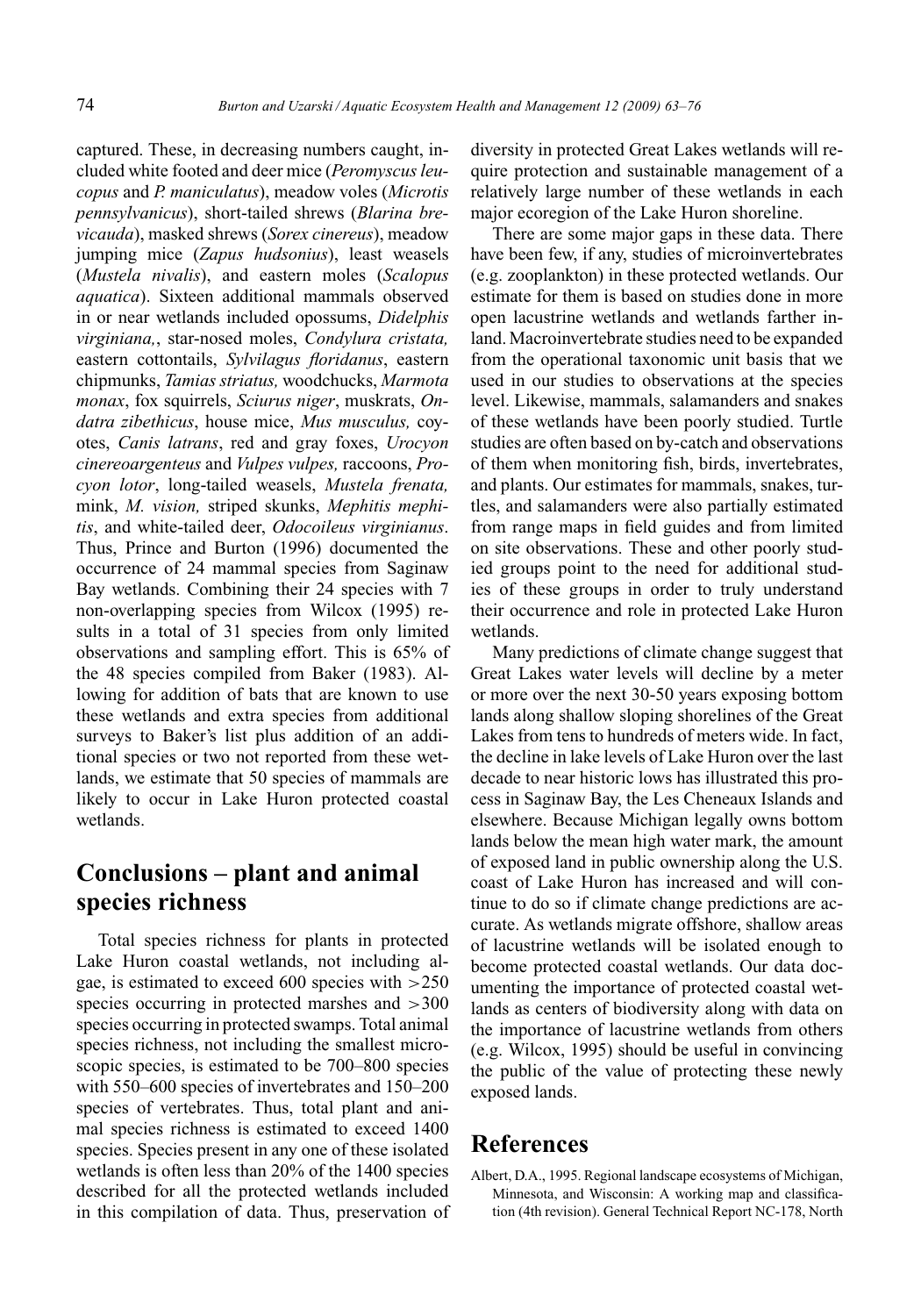Central Experiment Station, Forest Service, U.S. Department of Agriculture, St. Paul, MN.

- Albert, D.A., 2003. Between land and lake: Michigan's Great Lakes Coastal Wetlands. Michigan Natural Features Inventory, Michigan State University Extension Bulletin E-2902, East Lansing, MI.
- Albert, D.A., Reese, G., Crispin, S.R., Penskar, M.R., Wilsmann, L.S., Ouwinga, O.J., 1988. A survey of Great Lakes marshes in the southern half of Michigan's lower peninsula. Report for CZM Contract 10C-3, Coastal Zone Management, Land and Water Management Division, Michigan Department of Environmental Quality, Lansing, MI.
- Albert, D.A., Wilcox, D.A., Ingram, J.W., Thompson, T.A., 2005. Hydrogeomorphic classification for Great Lakes coastal wetlands. Journal of Great Lakes Research 31(Supplement 1), 129–146.
- Baker, R.H., 1983. *Michigan Mammals*. Michigan State University Press, East Lansing, MI.
- Botts, P.S., 1999. Lake Erie coastal wetlands: A review and case study of Presque Isle invertebrates. In: D. P. Batzer, R. B. Rader, S. A. Wissinger (Eds.), *Invertebrates in Freshwater Wetlands of North America: Ecology & Management*, pp. 995–1012. J. Wiley & Sons, N.Y.
- Brady, V.J., Burton, T.M., 1995. The microcrustacean community of a Saginaw Bay coastal emergent marsh. In: M. Munawar, T. Edsall, J. Leach (Eds.), *The Lake Huron Ecosystem: Ecology, Fisheries and Management*, pp. 325–341. Ecovision World Monograph Series, SPB Academic Publishing, Amsterdam.
- Brazner, J.C., 1997. Regional, habitat, and human development influences on coastal wetland and beach fish assemblages in Green Bay, Lake Michigan. Journal of Great Lakes Research 23(1), 36–51.
- Brazner, J.C., Beals, E.W., 1997. Patterns in fish assemblages from coastal wetland and beach fish assemblages from coastal wetland and beach habitats in Green Bay, Lake Michigan: a multivariate analysis of abiotic and biotic forcing factors. Canadian Journal of Fisheries and Aquatic Sciences 54(8), 1743–1761.
- Brewer, R., McPeek, G.A., Adams, R.J., Jr., 1991. *The Atlas of Breeding Birds of Michigan*. Michigan State University Press, East Lansing, Michigan.
- Brown, R.W., Ebener, M.P., Sledge, T.J., Taylor, W.W., 1995. Forage fish assemblage in the littoral and nearshore areas of St. Martin Bay, Lake Huron. In: M. Munawar, T. Edsall, J. Leach (Eds.), *The Lake Huron Ecosystem: Ecology, Fisheries and Management*, pp. 949–994. Ecovision World Monograph Series, SPB Academic Publishing, Amsterdam.
- Burton, T.M., Stricker, C.A., Uzarski, D.G., 2002. Effects of plant community composition and exposure to wave action on habitat use of invertebrate communities of Lake Huron coastal wetlands. Lakes and Reservoirs: Research and Management Lakes and Reservoirs 7(3), 255–269.
- Burton, T.M., Uzarski, D.G., Albert, D.A., 2003. Monitoring and evaluation of coastal habitats for potential restoration activities. Report to Michigan Coastal Management Program, Land and Water Management Division, Michigan Department of Environmental Quality, Lansing, MI.
- Burton, T.M., Uzarski, D.G., Genet, J.A., 2004. Invertebrate habitat use in relation to fetch and plant zonation in northern Lake

Huron coastal wetlands. Aquatic Ecosystem Health and Management 7(2), 249–267.

- Burton, T.M., Uzarski, D.G., Kolar, R., Zbytowski, J., Cooper, M.J., 2005. Development of bioassessment procedures and guidance for evaluation of depressional wetlands in Michigan. Final Project Report, Projects 03-WL-O5 and 03-WL-06, Michigan Department of Environmental Quality, Lansing, MI.
- Environment Canada and Ontario Ministry of Natural Resources. 2003. *The Great Lakes Coastal Wetland Atlas: A Summary of Information (1983-1997).* National Heritage Information Centers, Peterborough and Toronto.
- Gathman, J.P., 2000. Abiotic and biotic influences on aquatic invertebrate community structure in a Lake Huron coastal wetland. Ph.D. Dissertation, Department of Zoology, Michigan State University, East Lansing, MI.
- Gathman, J., Keas, B., 1999. Les Cheneaux Coastal Wetland Project: A synthesis. Report on Project 99-3099-24 from Principal Investigators D. Albert, T. Burton, P. Hudson, and P. Webb on behalf of the Michigan Chapter of The Nature Conservancy. Michigan Coastal Management Program. Land and Water Management Division, Michigan Department of Environmental Quality, Lansing, MI.
- Gathman, J.P., Burton, T.M., Armitage, B.J., 1999. Coastal wetlands of the Upper Great Lakes: Distribution of invertebrate communities in response to environmental variation. In: D.P. Batzer, R.B. Rader, S.A. Wissinger (Eds.), *Invertebrates in Freshwater Wetlands of North America: Ecology & Management*, pp. 949–994. J. Wiley & Sons, N.Y.
- Gathman, J.P., Albert, D.A., Burton, T.M., 2005. Rapid plant community response to a water level peak in Northern Lake Huron coastal wetlands. Journal of Great Lakes Research 31 (Supplement 1), 160–170.
- Genet, K.S., 2004. Status and distribution of frogs and toads in southern Michigan: Population trends and the influence of habitat and landscape characteristics. Ph.D. dissertation. Department of Zoology, Michigan State University, East Lansing, MI.
- Harding, J.H., 1997. *Amphibians and Reptiles of the Great Lakes Region*. University of Michigan Press, Ann Arbor, MI.
- Hecnar, S.J., 2004. Great Lakes wetlands as amphibian habitats: A review. Aquatic Ecosystem Health and Management 7(2), 289–303.
- Herdendorf, C.E., Klarer, D.M., and Herdendorf, R.C., 2006. The ecology of Old Woman Creek, Ohio: an estuarine and watershed profile. CD from Authors.
- Keas, B.E., 2002. Determinants of aquatic snail community structure in Great Lakes (Lake Huron) coastal wet meadows. Ph.D. Dissertation, Department of Zoology, Michigan State University, East Lansing, MI.
- Keddy, P.A., Reznicek, A.A., 1986. Great Lakes vegetation dynamics: The role of fluctuating water levels and buried seeds. J. Great Lakes Research 12(1), 25–36.
- Keough, J.R., Thompson, T.A., Guntenspergen, G.R., Wilcox, D.A., 1999. Hydrogeomorphic factors and ecosystem responses in coastal wetlands of the Great Lakes. Wetlands 19(4), 821–834.
- Lougheed, V.L., Crosbie, B., Chow-Fraser, P., 2001. Primary determinants of macrophyte community structure across the